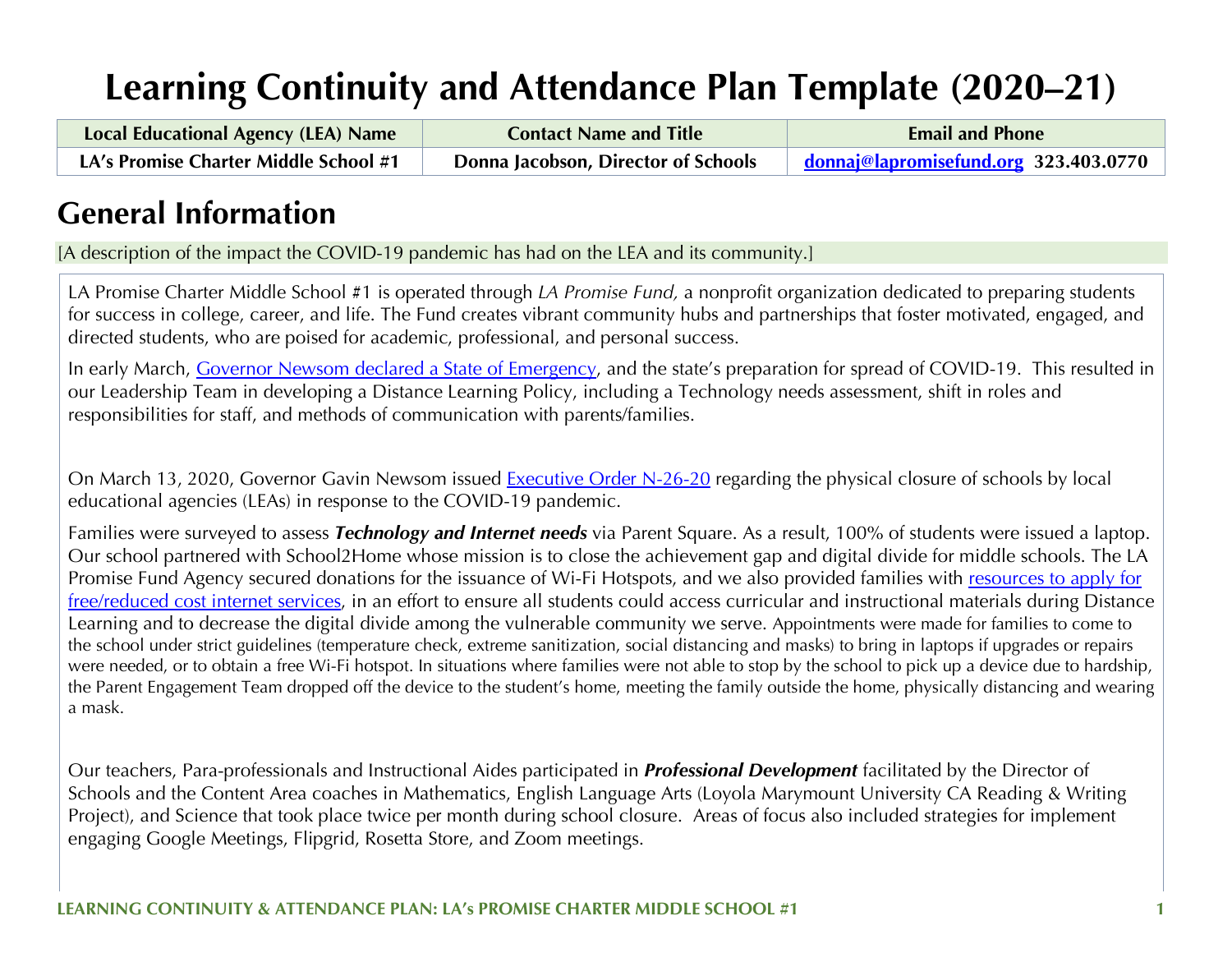**Distance learning** was both asynchronous and synchronous instruction. Students were provided with access to virtual lessons and assignments through Google classroom and work packets, which allowed them to engage during their own time and at their own pace.

Our model prioritized providing students with consistent feedback, connection to the school, and support. The well-being of our students during this time is equally important to their academic progress.

This model is informed by research, best practice, and our own local context. It reflects these uncertain times, including the challenging circumstances faced by our students, staff members, and families. Our school leaders, teachers, and support staff managed both personal and professional responsibilities while ensuring that the social-emotional and academic needs of our students were being met. Our students face the reality of trying to learn with uneven internet access, despite our best efforts to remedy this. Additionally, there were a myriad of increased home demands that included care for siblings and family members, lack of an ideal learning environment. This was compounded by feelings of fear, isolation, and food insecurities.

The Google Classroom Suite and class websites through Weebly were the primary platforms where our teachers facilitated the *distance learning* model. We incorporated a wide range of high-quality online resources to supplement student learning, and encourage every teacher to explore these in order to find the most effective way to support, and meaningfully engage and interact with students.

The *impact of Distance Learning on students* has been isolating, challenging, stressful and some students struggled with time management. As a result, our school shifted to more synchronous instruction and a structured daily format. There has also been an increase in student interaction during Zoom meetings. For *families*, distance learning has created challenges, increased levels of stress and anxiety, including job and food insecurity. Parents have been satisfied with our school's seamless transition to Distance Learning, the resources provided, and ongoing communication and updates to parents. These findings resulted in our Principals hosting parent meetings to address these areas and provide families with increased targeted support services; and check-ins conducted by support staff and teachers on a regular basis. During Distance Learning our school experienced a significant increase in parent participation in parent virtual meetings.

LAPCMS#1 serves the most vulnerable learners, and the impact of COVID has been substantial. Living circumstances have changed for many families, who were unable to pay their rent and had to relocate to live with other family members. Parents employed in the service industry lost jobs. Many recent immigrants and undocumented families were forced to live in the shadows without access to government services. COVID infection rates are high across Los Angeles County, and are most dramatically impacting communities of color.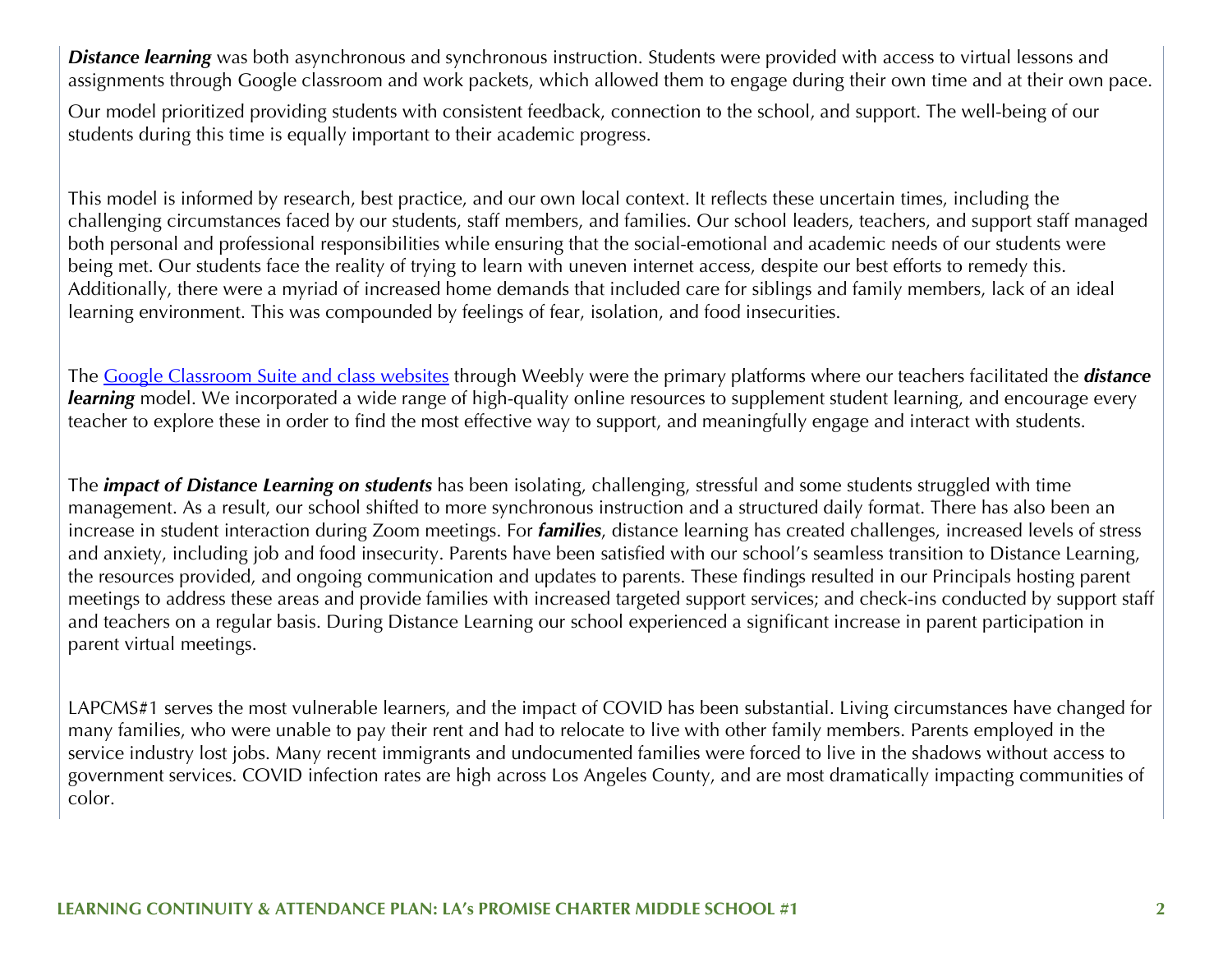At the onset of COVID related closures in March, the school deployed laptops and chargers and acquired free and low cost hotspots. Grab and Go Meals were provided. The school also worked with the parent agency, LA Promise Fund, to provide micro-grants for basic necessity, and the agency also ran a food pantry for families in the community, which charter families also benefited from.

Instructionally, the school needed to adapt quickly to the new reality of distance learning. A policy was developed and implemented in April, and is continually revised to better meet the needs of students. The school provided an additional layer of training through content team coaching and collaboration. Training centered on ways to cognitively engage students remotely. Serving English Learners and special education students was a challenge. All special education services were provided through teleconferencing, including IEP meetings. ELLs received both integrated and designated ELD. The school concentrated efforts on tracking student participation through synchronous zoom lessons, work submission through google classroom, or meeting with teachers in breakout groups during office hours.

The Learning Continuity and Attendance Plan has been informed by various forms of data collection in lieu of standardized assessments; attendance/participation, surveys to gauge stakeholders feedback, and student work submission. Additionally, an evidence-based model for distance learning was developed in June - August 2020, by the instructional leadership team including content coaches. Our school's plan is based on the model from Stanford University's online High School, but tailored to the needs of our community and grade level, to include scaffolds and embedded social-emotional support. Resources are being used to best meet the needs of our learners and mitigate learning loss.

## **Stakeholder Engagement**

[A description of the efforts made to solicit stakeholder feedback.]

LA's Promise Charter Middle School #1 has implemented multiple strategies and opportunities for students, families, staff, teachers and governing board to provide input in our school's Learning Continuity & Attendance Plan. This process has been ongoing since the school's transition to distance learning in mid-March. All announcements and documents sent to families via email, U.S. Mail and on our website are translated to Spanish (based on the 15% Language group Data) . They include the following:

- May 2020: Annual school climate and culture survey (Panorama Ed) was administered to families, staff and students.
- April to August: Families were surveyed 3 times to assess the percentage of parents/students who would opt for in-person versus distance learning for Fall 2020. (email, U.S. Mail, and ParentSquare.
- June 2-26: Student Distance Learning and Well-Being/SEL Survey
- June 2-26: Parent Community Needs Survey
- April August: Parent Townhall Community Meetings for outreach and identify student/parent needs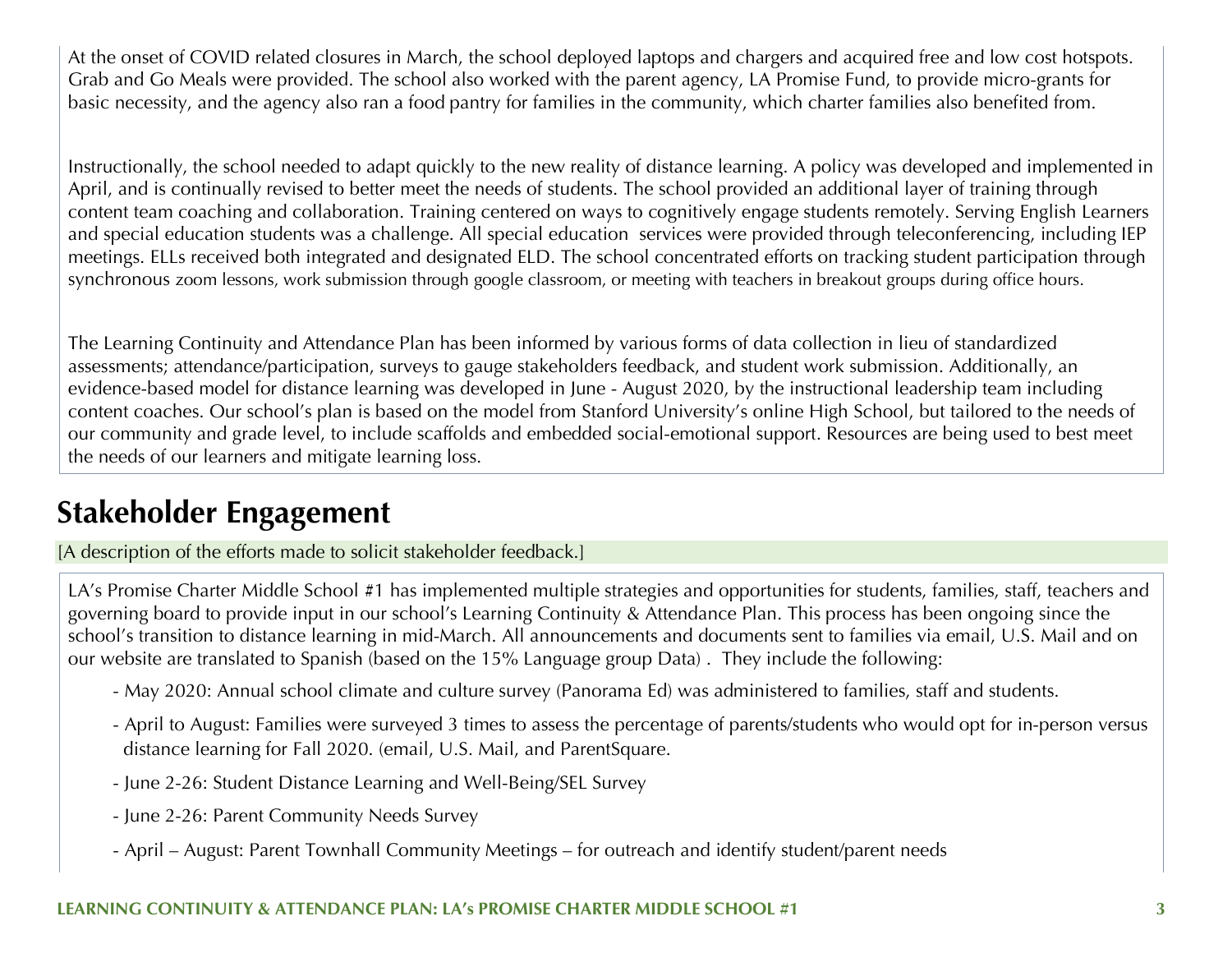- March – August: Governing Board Presentations

To ensure equity of voice for all communities of English Learners, administrators will continue to provide necessary access to all parents/guardians to public meetings and hearings via different platforms, at different times of the day, as requested by parents. Translators are available upon request.

Our stakeholder groups will continue to meet throughout the year with a member of the staff or leadership team to ensure our learning models are enabling success for all our students

Family engagement is at the center of successful distance learning participation. Our school has relied on the zoom platform, and included a call-in (telephone) option; to allow for parents without access to a computer to participate. Based on our most recent parent survey (100% participation), all of our parents have a cell phone, and have identified that Zoom is their platform of preference.

[A description of the options provided for remote participation in public meetings and public hearings.]

The Zoom platform is used for all meetings and hearings with stakeholders, and are provided options for remote participation via a link to the Zoom meeting or calling in by phone. Interpreter services were available to ensure equitable access and a voice for our Spanish speaking families.

LA's Promise Charter Middle School #1 provided the following options for remote participation in public hearings and accessibility for the development of the Learning Continuity & Attendance Plan:

- Governor's Executive Order N-29-20 allows Governing Board to hold public meetings via teleconferencing and make public meetings accessible telephonically or otherwise electronically to all members of the public.
- The Learning Continuity Plan was uploaded to the school's website at least 72 hours prior to the Public Hearing scheduled for September 10<sup>th</sup>.
- The Learning Continuity Plan was uploaded again at least 72 hours before the scheduled Governing Board meeting (September  $17<sup>th</sup>$ ) to adopt the school's Learning Continuity and Attendance Plan.
- Our school provided stakeholders with the date, time and method to participate in the Public Hearing and the Governing Board Meeting remotely via Zoom; and by telephone.
- Our school provided stakeholders access to the Learning Continuity & Attendance Plan for review and opportunities to provide feedback via email/messaging using ParentSquare.
- 100% of our parents have a ParentSquare account and utilize the messaging system.
- Families were also notified of these dates and the document via ParentSquare; and hard copies of this report were made available at the front office.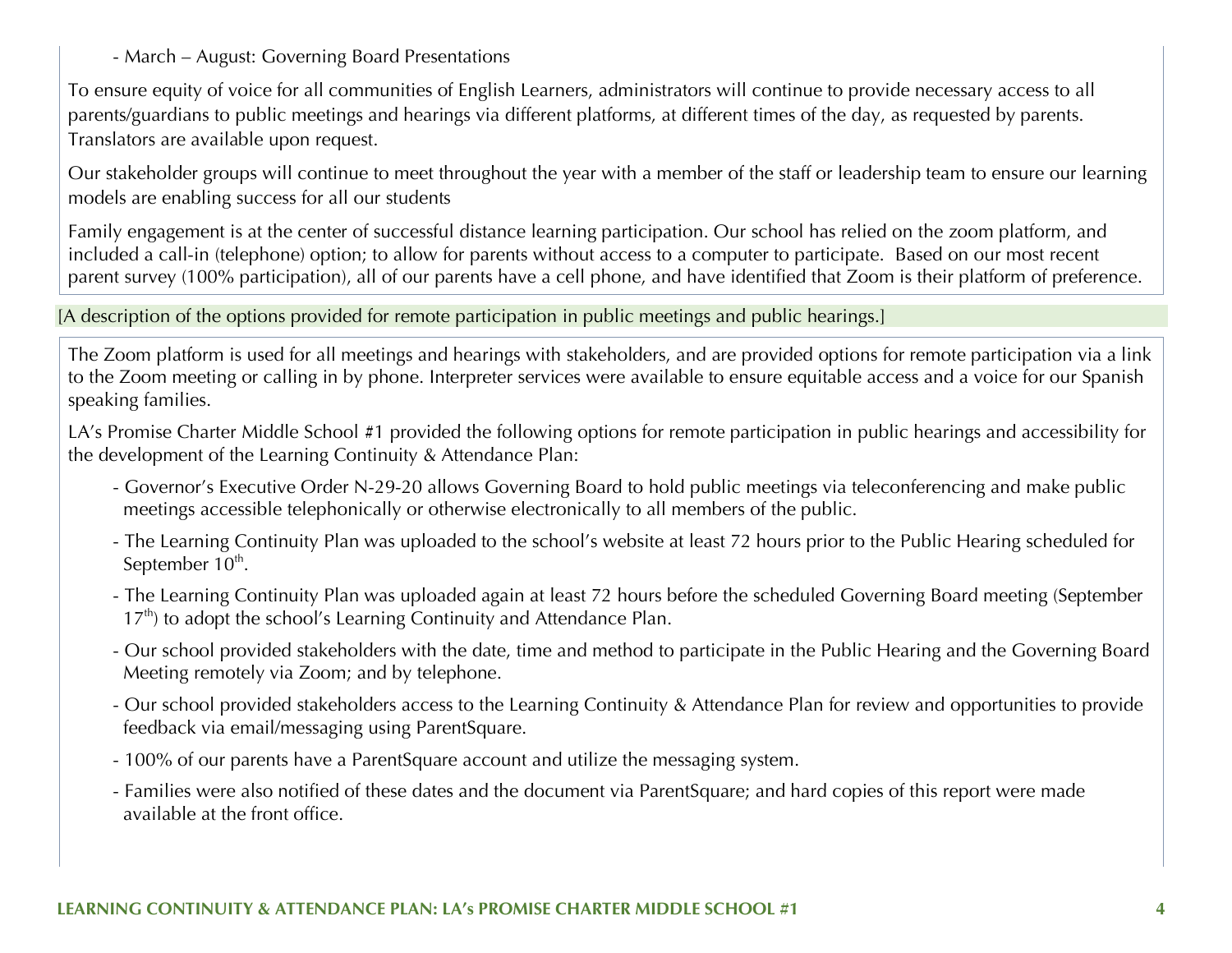**Board Meeting Dates as required in SB98 for the Learning Continuity & Attendance Plan**

**Date of Public Hearing: September 10, 2020**

**Date of Board Adoption: September 17, 2020**

[A summary of the feedback provided by specific stakeholder groups.]

Feedback gathered throughout our transition to distance learning in Spring 2020 which continued to the start of the 2020-21 school year impacted the actions included in this plan.

Parents expressed an overall concern for the safety of their children during the pandemic. Although everyone wants their child in the classroom with their teacher, there was an understanding that during the height of COVID in Los Angeles County, that students were safest under the shelter in place order. Surveys indicated that many families were not ready for students to return for in-person instruction due to concerns over COVID. They would like to learn about strategies to effectively work with their child at home. Another area of concern for parents, they would like to have a better understanding on whether their child is participating in daily synchronous instruction and completing coursework/assignments. In other words, how to monitor and/or receive reports on their child's attendance and progress.

Parents would like to know how to support their child academically, despite not understanding their coursework (i.e. math). Families expressed that at home they have multiple school-aged children in distance learning, combined with multi-generational family members all living in the same household. As a result, parents struggle with maintaining consistency, setting up a place for their children to participate in distance learning, and that is conducive to learning.

Overwhelmingly parents expressed their need for training and support with the use of technology specifically Chromebooks, setting up Wi-fi connectivity; and the various learning platforms and apps their child utilize during the school year. Families are currently struggling with basic needs and are looking at our school and staff for support. Our Latino families are faced with job, food and housing insecurity, while others are working in essential jobs in the service sector, and must choose between risking illness or not receiving a paycheck.

Students expressed they are experiencing anxiety, stress and trauma, since transitioning to distance learning. Other students are feeling socially isolated and would like to receive more synchronous instruction.

Teachers expressed they would like to receive professional development on strategies to support English Learners and Students with Disabilities in a distance learning environment.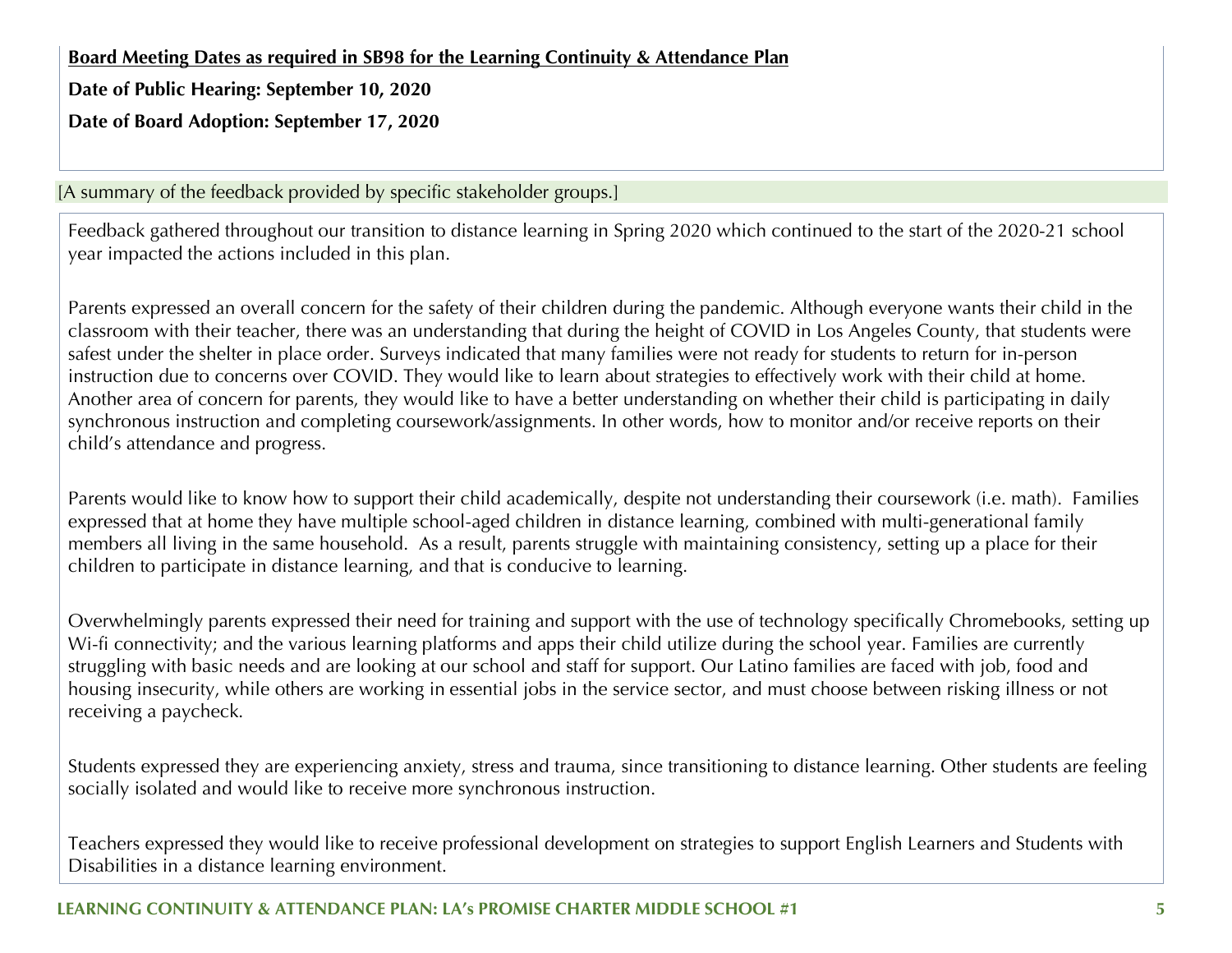[A description of the aspects of the Learning Continuity and Attendance Plan that were influenced by specific stakeholder input.]

Feedback and input gathered from stakeholders since the transition to distance learning was influential in the development of the Learning Continuity and Attendance Plan.

Our *students* will receive daily synchronous instruction and will participate in daily Advisory "Promise Time," that focuses on socialemotional learning.

Our school has designed a series of trainings/workshops specifically for parents/guardians that will be offered virtually, and recorded in both English and Spanish. Topics include:

- Distance Learning Platforms
- What does student participation look like?
- Monitoring your child's attendance and coursework completion

Our school's website has redesigned to provide more streamlined pages that are uniform as requested by parents. Teachers have also designed their course website that are uniform and contain the same information to maintain continuity that is user-friendly for parents and students. In addition, the Parent Engagement Team is also tasked with assisting students and families navigate Google Classroom, and the other technology based learning applications (Screencastify, Pear Deck, Jamboard, etc.). Our IT team also provides virtual tech support for students and families; and on-site tech-support by appointment.

## **Continuity of Learning**

### **In-Person Instructional Offerings**

[A description of the actions the LEA will take to offer classroom-based instruction whenever possible, particularly for students who have experienced significant learning loss due to school closures in the 2019–2020 school year or are at a greater risk of experiencing learning loss due to future school closures.]

Due to the Governor's order issued on July 17, 2020, we have started the school year with distance learning format on August 18<sup>th</sup>. Currently, Los Angeles County is on the State's watchlist due to the high COVID-19 rates. When it is deemed safe to open by the CA Department of Public Health (CDPH) and the Los Angeles Department of Public Health (LADPH).

Los Angeles County Office of Education (LACOE) has provided schools with comprehensive re-opening guidance relating to public health. This plan will be followed with 100% fidelity, and the school will go above and beyond to ensure that the school is completely sanitized and disinfected to make certain that students, staff, and families are safe. The school plans to implement a policy requiring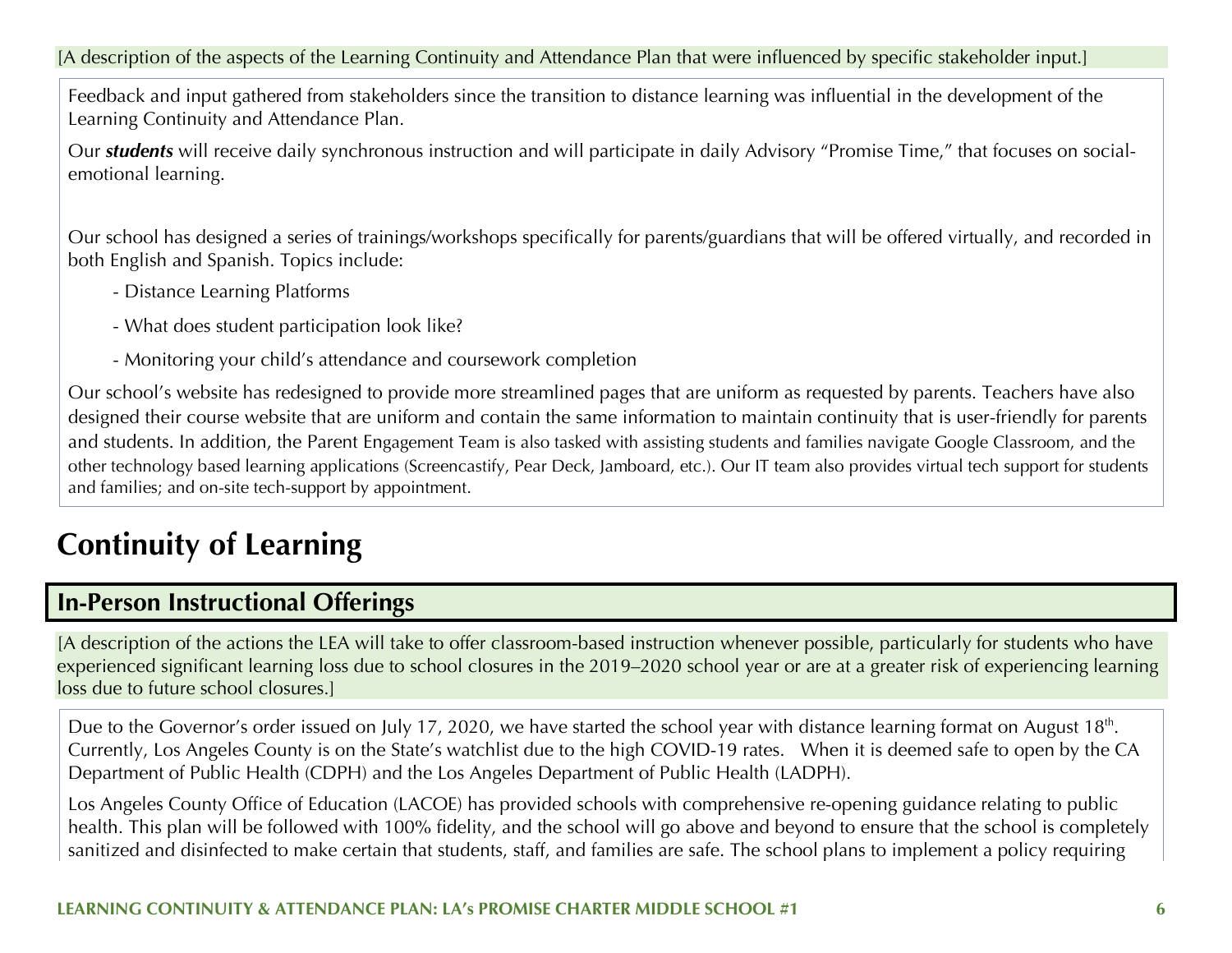that masks be worn by every individual on campus at all times; no exception. We will remain in constant contact with LA County Office of Education and the LA Department of Public Health to keep abreast of all changes and regulations.

We do anticipate having students on-campus for ELPAC testing (Initial and Summative) and Special Education assessments and services, following all CDC guidelines and safety.

"*In-person instruction*" means instruction under the immediate physical supervision and control of a certificated employee of the School while engaged in educational activities required of the student.

The in-person instructional schedule includes daily instruction that exceeds 240 instructional minutes as noted in the daily instructional schedule below. Students will be monitored for academic progress. Lessons will be differentiated, and coursework/assigned and formative assessments will be used to measure students' progress. All special education accommodations will be provided as determined by the student's IEP. English Learners will be provided with synchronous designated ELD and integrated ELD. To continue to develop English learner language skills, teachers will provide daily comprehensive English Language Development. Designated English Language Development "first teaching" will be provided through synchronous instruction via small groups differentiated by proficiency level.

| <b>Promise Time</b><br><b>Promise Time</b><br><b>Promise Time</b><br><b>Promise Time</b><br>Period 1<br>52<br>$8:00 - 8:52$<br>$8:00 - 8:52$<br>$8:00 - 8:52$<br>52<br>47<br>52<br>$8:00 - 8:52$<br>$8:00 - 8:47$<br>52<br><b>Period 2</b><br>Period 1<br>Period 2<br>Period 1<br>Period 2<br>92<br>92<br>47<br>92<br>$8:55 - 10:27$<br>92<br>8:55-10:27<br>8:50-9:37<br>8:55-10:27<br>$8:55 - 10:27$<br><b>Nutrition</b><br><b>Nutrition</b><br><b>Nutrition</b><br><b>Nutrition</b><br><b>Nutrition</b><br>15<br>9:37-9:47<br>10:27-10:42<br>15<br>10:27-10:42<br>10:27-10:42<br>10:27-10:42<br>15<br>10<br>15<br><b>Period 3</b><br>Period 3<br>Period 4<br>Period 3<br>Period 4<br>47<br>92<br>92<br>10:45-12:17<br>92<br>10:45-12:17<br>92<br>10:45-12:17<br>10:45-12:17<br>9:50-10:37<br>Period 4<br>Lunch<br>Lunch<br>Lunch<br>Lunch<br>35<br>35<br>$10:40-11:27$<br>47<br>12:17-12:52<br>35<br>$12:17 - 12:52$<br>12:17-12:52<br>12:17-12:52<br>35<br>Lunch<br><b>Power Hour</b><br><b>Power Hour</b><br><b>Power Hour</b><br><b>Power Hour</b><br>60<br>11:27-11:57<br>30<br>$12:55 - 1:55$<br>$12:55 - 1:55$<br>$12:55 - 1:55$<br>$12:55 - 1:55$<br>60<br>60<br>60 | <b>Monday</b> | <b>Minutes</b> | Tuesday  | <b>Minutes</b> | Wednesday | <b>Minutes</b> | <b>Thursday</b> | <b>Minutes</b> | <b>Friday</b> | <b>Minutes</b> |
|------------------------------------------------------------------------------------------------------------------------------------------------------------------------------------------------------------------------------------------------------------------------------------------------------------------------------------------------------------------------------------------------------------------------------------------------------------------------------------------------------------------------------------------------------------------------------------------------------------------------------------------------------------------------------------------------------------------------------------------------------------------------------------------------------------------------------------------------------------------------------------------------------------------------------------------------------------------------------------------------------------------------------------------------------------------------------------------------------------------------------------------------------------------------------|---------------|----------------|----------|----------------|-----------|----------------|-----------------|----------------|---------------|----------------|
|                                                                                                                                                                                                                                                                                                                                                                                                                                                                                                                                                                                                                                                                                                                                                                                                                                                                                                                                                                                                                                                                                                                                                                              |               |                |          |                |           |                |                 |                |               |                |
|                                                                                                                                                                                                                                                                                                                                                                                                                                                                                                                                                                                                                                                                                                                                                                                                                                                                                                                                                                                                                                                                                                                                                                              |               |                |          |                |           |                |                 |                |               |                |
|                                                                                                                                                                                                                                                                                                                                                                                                                                                                                                                                                                                                                                                                                                                                                                                                                                                                                                                                                                                                                                                                                                                                                                              |               |                |          |                |           |                |                 |                |               |                |
|                                                                                                                                                                                                                                                                                                                                                                                                                                                                                                                                                                                                                                                                                                                                                                                                                                                                                                                                                                                                                                                                                                                                                                              |               |                |          |                |           |                |                 |                |               |                |
|                                                                                                                                                                                                                                                                                                                                                                                                                                                                                                                                                                                                                                                                                                                                                                                                                                                                                                                                                                                                                                                                                                                                                                              |               |                |          |                |           |                |                 |                |               |                |
|                                                                                                                                                                                                                                                                                                                                                                                                                                                                                                                                                                                                                                                                                                                                                                                                                                                                                                                                                                                                                                                                                                                                                                              |               |                |          |                |           |                |                 |                |               |                |
|                                                                                                                                                                                                                                                                                                                                                                                                                                                                                                                                                                                                                                                                                                                                                                                                                                                                                                                                                                                                                                                                                                                                                                              |               |                |          |                |           |                |                 |                |               |                |
|                                                                                                                                                                                                                                                                                                                                                                                                                                                                                                                                                                                                                                                                                                                                                                                                                                                                                                                                                                                                                                                                                                                                                                              |               |                |          |                |           |                |                 |                |               |                |
|                                                                                                                                                                                                                                                                                                                                                                                                                                                                                                                                                                                                                                                                                                                                                                                                                                                                                                                                                                                                                                                                                                                                                                              |               |                |          |                |           |                |                 |                |               |                |
|                                                                                                                                                                                                                                                                                                                                                                                                                                                                                                                                                                                                                                                                                                                                                                                                                                                                                                                                                                                                                                                                                                                                                                              |               |                |          |                |           |                |                 |                |               |                |
|                                                                                                                                                                                                                                                                                                                                                                                                                                                                                                                                                                                                                                                                                                                                                                                                                                                                                                                                                                                                                                                                                                                                                                              |               |                |          |                |           |                |                 |                |               |                |
|                                                                                                                                                                                                                                                                                                                                                                                                                                                                                                                                                                                                                                                                                                                                                                                                                                                                                                                                                                                                                                                                                                                                                                              |               |                |          |                |           |                |                 |                |               |                |
|                                                                                                                                                                                                                                                                                                                                                                                                                                                                                                                                                                                                                                                                                                                                                                                                                                                                                                                                                                                                                                                                                                                                                                              | Period 5      |                | Period 6 |                | Period 5  |                | Period 5        |                | Period 6      |                |
| 92<br>92<br>47<br>$1:58 - 3:30$<br>$1:58-3:30$<br>92<br>1:58-3:30<br>92<br>$1:58-3:30$<br>12:00-12:47                                                                                                                                                                                                                                                                                                                                                                                                                                                                                                                                                                                                                                                                                                                                                                                                                                                                                                                                                                                                                                                                        |               |                |          |                |           |                |                 |                |               |                |
| <b>TOTAL</b><br>388<br><b>TOTAL</b><br>388<br><b>TOTAL</b><br>388<br><b>TOTAL</b><br>388<br>Period 6                                                                                                                                                                                                                                                                                                                                                                                                                                                                                                                                                                                                                                                                                                                                                                                                                                                                                                                                                                                                                                                                         |               |                |          |                |           |                |                 |                |               |                |
| 47<br>12:50-1:37                                                                                                                                                                                                                                                                                                                                                                                                                                                                                                                                                                                                                                                                                                                                                                                                                                                                                                                                                                                                                                                                                                                                                             |               |                |          |                |           |                |                 |                |               |                |
| <b>Professional Development</b>                                                                                                                                                                                                                                                                                                                                                                                                                                                                                                                                                                                                                                                                                                                                                                                                                                                                                                                                                                                                                                                                                                                                              |               |                |          |                |           |                |                 |                |               |                |
| $1:45-3:45$<br>120                                                                                                                                                                                                                                                                                                                                                                                                                                                                                                                                                                                                                                                                                                                                                                                                                                                                                                                                                                                                                                                                                                                                                           |               |                |          |                |           |                |                 |                |               |                |
| <b>TOTAL</b><br>282                                                                                                                                                                                                                                                                                                                                                                                                                                                                                                                                                                                                                                                                                                                                                                                                                                                                                                                                                                                                                                                                                                                                                          |               |                |          |                |           |                |                 |                |               |                |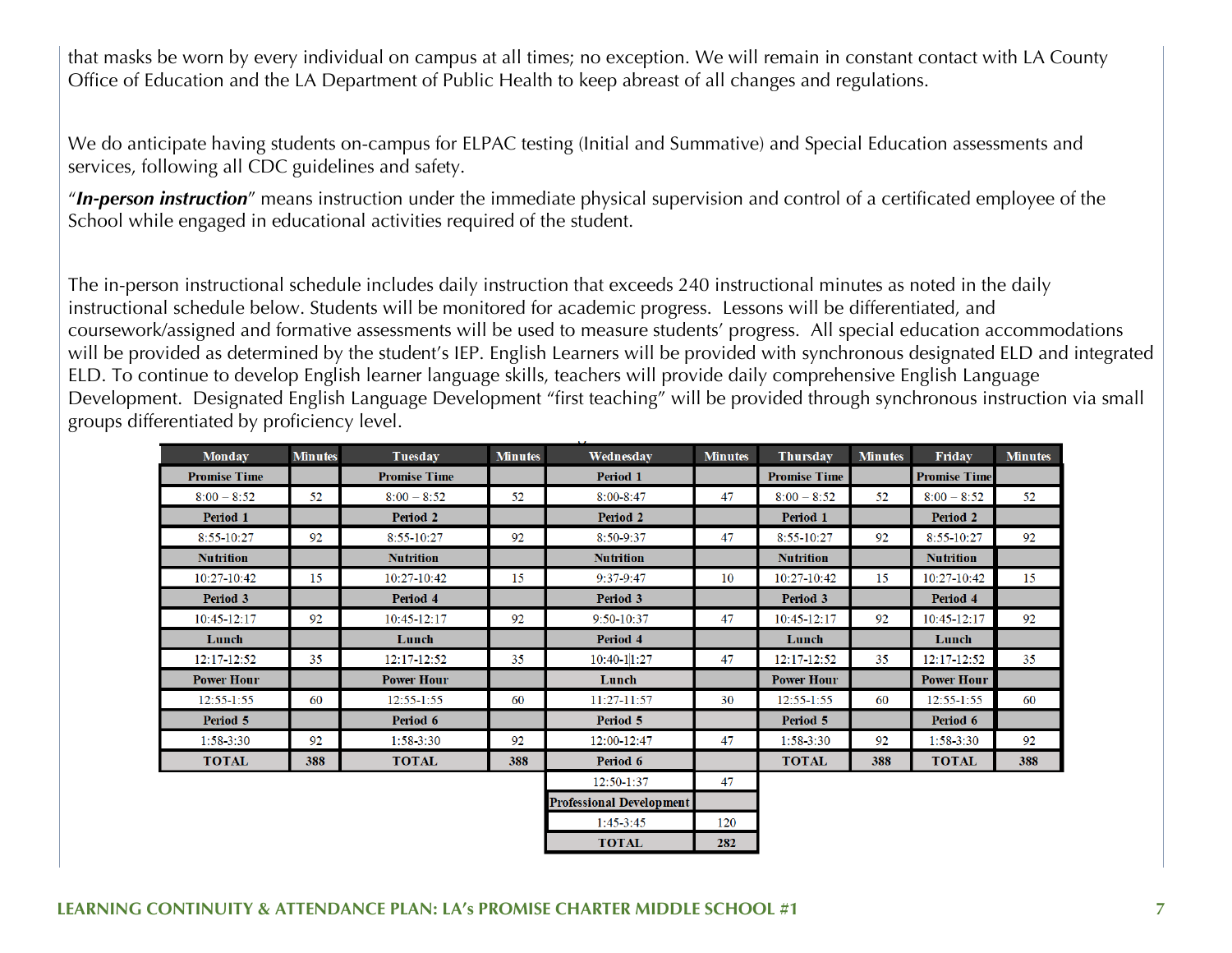Once students are able to safely return for in-person instruction, we will implement a hybrid model using the flipped classroom approach. Surveys will be administered, and distance learning will be provided for students who opt for distance learning only. Students who return for in-person instruction will also be placed in a cohort, and will attend school two days a week. While not at school, students will work asynchronously. They will have full access to teachers and support staff members. As determined by data, students who need more intensive intervention will be provided with support from instructional aides during their time at home. All students will have access to pre-recorded portions of the lesson. Students will receive explicit direct instruction, and be introduced to new material, guided instruction, feedback and modeling. At home during the synchronous lessons, students will apply the learning, practice, and complete assignments and projects. Focus areas include peer-to-peer discourse and Claim, Evidence, and Reasoning (CER).

For the 2020-21 school year, we have developed a cycle of online assessments to determine student academic levels which will serve as a baseline; identification for intervention, differentiation and additional support in order to accelerate student learning. The diagnostic, interim, and internal benchmark assessments are focused on ELA, Math and ELD which will guide instructional and curricular planning.

- NWEA MAP Assessments: Reading, Language & Math 3 times/year
- Achieve 3000 Reading Lexile levels: 3 times/year
- Formative Assessments: exit slips will be administered daily for all subjects
- Summative Assessments

#### **HEALTH & SAFETY – PPE**

LAPCMS has adopted a phased reopening plan for the 2020-21 school year. Once it is safe to do so, in-person instruction will resume in alignment with guidance and direction from CDC, CA Department of Public Health, and LA County Health Department. These guidelines include:

- Upon return to school for in-person instruction through a hybrid model, students will be grouped in cohorts of no more than15 students. Student cohorts will travel together to reduce interaction between larger groups of students.
- Surveys are administered to provide students/families with the option of in-person instruction through a hybrid model, or 100% distance learning. Families will be given flexibility in changing their child's placement.
- Certificated staff will offer in-person instruction with strict adherence to all safety protocols. Staff will be provided with the on site procedures. Provisions will be made for staff who are unable to return due to being in a vulnerable category, as identified by the CDC.
- Students who return for in-person instruction through a hybrid model will learn through in-person instruction on the physical campus 2 days per week with their assigned cohorts, and will learn from home through a flipped classroom model and asynchronous learning for the remainder of the week.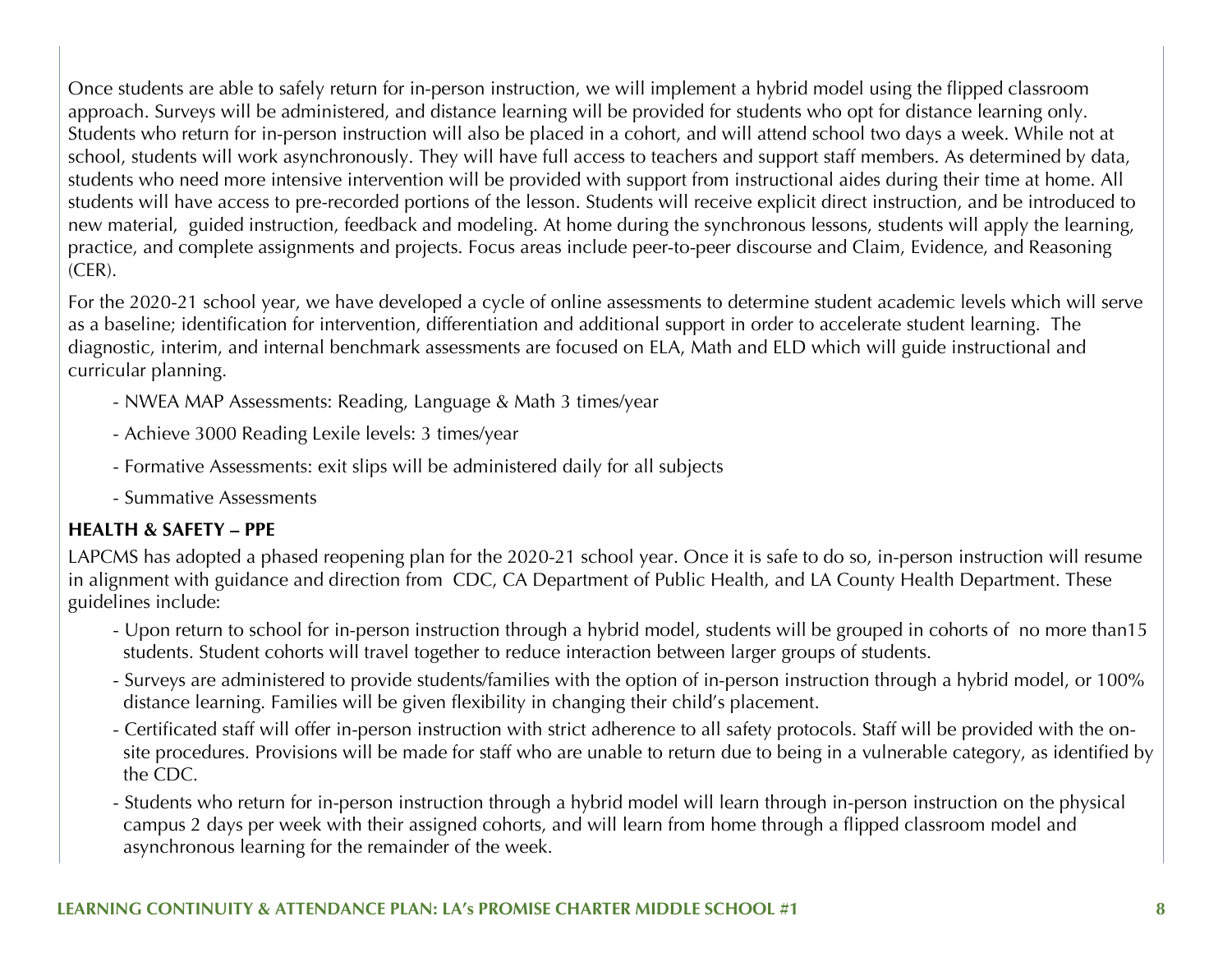- Students with Disabilities (SWD) English Learners, and those in need of intensive intervention, may attend school 3 days per week for one-on-one learning, instruction, and/or assessment support.

In order to ensure safety of all students and staff consistent with public health guidance, our school will take the following steps:

- Daily temperature screening at the school entrance
- Masks are required for all staff and students when on campus. Our school will provide masks to those who need them. A consideration may be made for students with disabilities or other health impairment.
- Students and staff with underlying health conditions that may be further impaired by the use of a cloth mask will be provided a face shield. Face shields should be worn with an appropriate seal - a cloth extending from the bottom edge of the shield tucked into the shirt or collar. Our school will attempt to make reasonable accommodations for students and staff who are unable to wear masks. Reasonable accommodations may include use of face shields, increased use of virtual learning, etc.
- Entrance and Departure:
	- For arrival to Campus provisions will be made to limit the number of individuals entering the campus at one time. When entering, all individuals must remain 6-feet apart.
	- Upon arriving at their classroom, students should "wash in" with hand-sanitizing stations prior to entering the classroom. Once in the classroom, students should proceed directly to their desks. Students will remain in this classroom throughout the day, with teachers moving from class to class. One exception for this will be to accommodate the use of "lab classes." Lab classes include classes with materials, equipment, and safety procedures that are specific to the content being taught. Students will move as a cohort to these classrooms. Students should "wash out" any time they leave their assigned classroom.

- For departure from Campus, students will be dismissed from their classrooms at a staggered time, in order to prevent congregation in exits, drop-off areas, and waiting areas. These staggered times will be determined by the school's leadership and communicated to parents and students upon physical return to school. Students must continue to wear masks and practice social distancing while waiting to be picked up, walking to cars, home, or bus stop.

- Within each building, hallways and stairwells should be designated as unidirectional whenever possible.

In addition, the following measures will also be taken:

- As a result of transition of the COVID-19 virus possibly on hard surfaces including phones, and countertops, keeping phones out of the restroom may play an important role in reducing the possibility of infection. Students will need to leave their phones and/or personal electronic devices in the classroom when using the bathroom.
- Students should always wash/sanitize their hands as they re-enter the classroom, even if they did so upon leaving the bathroom.
- Meal Service (Breakfast in the Classroom, nutrition, and Lunch) will take place by classroom on a staggered schedule. Students will remain with cohorts in the classroom or other sanitized areas. Students will need to remain in their classrooms or other areas while they eat lunch. Under no circumstances should students share food or eat within 6 feet of each other. Students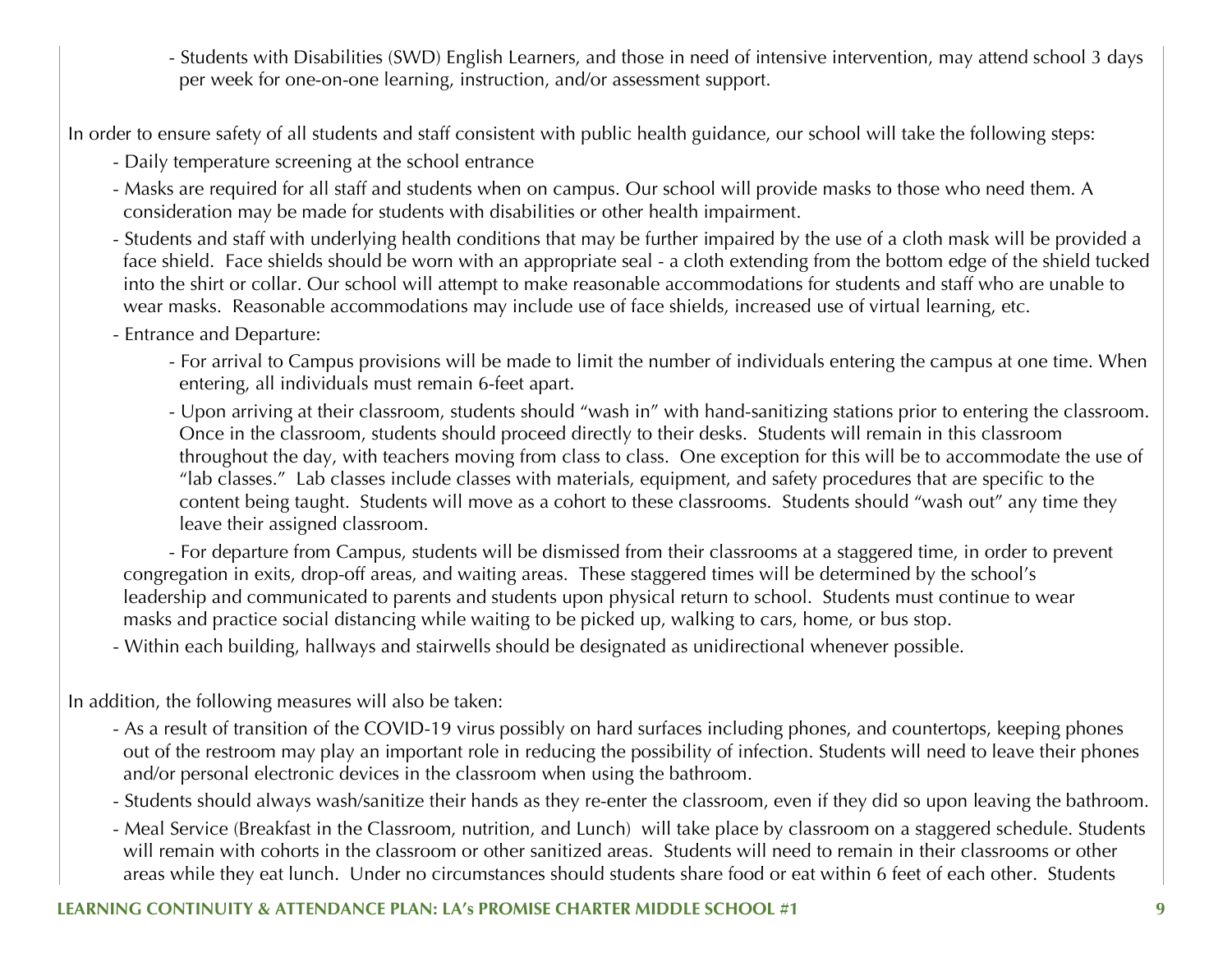who wish to use the bathroom during this time will need to adhere to the agreed-to protocol established above. Students are expressly prohibited from having food delivered from food delivery services such as DoorDash, Uber Eats, Grubhub, etc.

- Contact sports are currently suspended until further notice. Students may engage in fitness and non-contact physical activities.

Visitors - Per CDC guidelines, no non-essential personnel will be permitted on campus. Visitors - observers, service providers, contractors, etc. - will be limited to those whose physical presence on Campus is essential. "Essential" may include contracted employees who are required to provide a service for students. Guest speakers in individual classrooms are not regarded as "essential" in regard to being physically present on campus. Teachers or support staff in need of guest speakers should plan to have these guests use video conferencing or other remote technology in order to facilitate their virtual visit. All visitors must check in with the main office. Check in procedure is the same for all visitors: temperature check, and hand washing/sanitizing in and out. Per the school's mask policy, all visitors are required to wear a mask or face shield while on Campus.

#### **Actions Related to In-Person Instructional Offerings**

| <b>Description</b>                                                                                        |                     | Total Funds   Contributing |
|-----------------------------------------------------------------------------------------------------------|---------------------|----------------------------|
| Principal and Teachers                                                                                    | $\vert$ \$1,240,161 | N                          |
| PPE equipment, supplies, partitions, janitorial supplies and services as a result of COVID-19<br>\$69,137 |                     | N                          |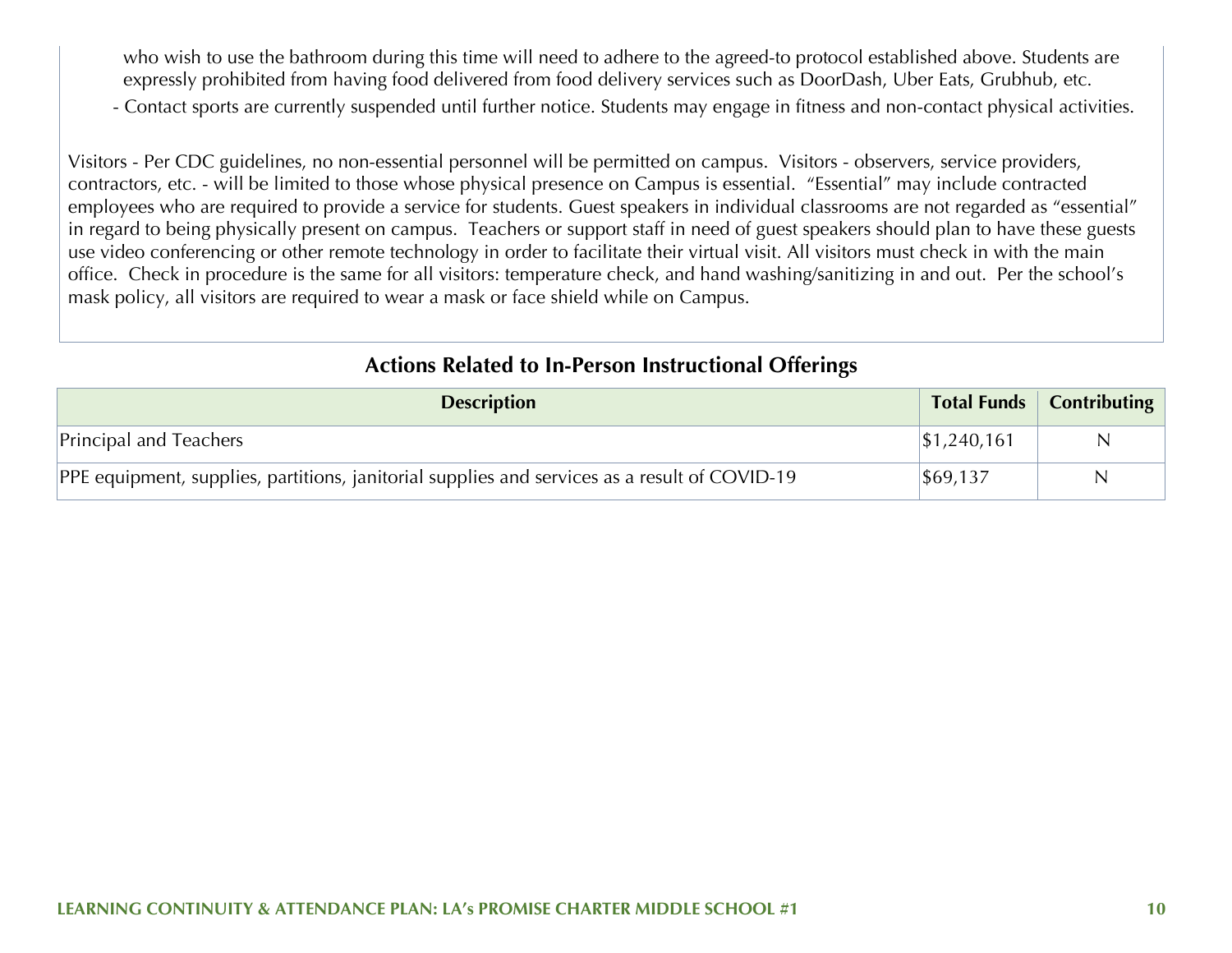### **Distance Learning Program**

#### **Continuity of Instruction**

[A description of how the LEA will provide continuity of instruction during the school year to ensure pupils have access to a full curriculum of substantially similar quality regardless of the method of delivery, including the LEA's plan for curriculum and instructional resources that will ensure instructional continuity for pupils if a transition between in-person instruction and distance learning is necessary.]

"Distance learning" means instruction in which the student and instructor are in different locations and students are under the general supervision of a certificated employee of LAPCMS. Distance learning may include, but is not limited to, all of the following:

- Interaction, instruction, and check-ins between teachers and students through the use of a computer or communications technology.
- Video or audio instruction in which the primary mode of communication between the student and certificated employee is online interaction, instructional television, video, telecourses, or other instruction that relies on computer or communications technology.
- The use of print materials incorporating assignments that are the subject of written or oral feedback.

LAPCMS's model for distance learning is based on a balance of synchronous and *asynchronous* learning in order to meet the required instructional minutes. LAPCMS provides learners with access to virtual lessons and assignments through google classroom and work packets if needed, and allows learners to engage with teachers and peers during scheduled synchronous class periods, and asynchronous time when students can work at their own pace with support as needed. Our model prioritizes providing students with consistent feedback, connection to the school, and support. The well-being of our learners during this time is equally important to their academic progress. Our purpose is to provide the highest level of student acquisition of learning by building strong relationships with students, parents, teachers, and site administration (our community) for clear and consistent communication and our community envelopment around the common goal of student mental, emotional, and physical well-being during distance learning.

This model is informed by research, best practice, and our own local context. It reflects these uncertain times, including the challenging circumstances faced by our students, staff members, and families. Our school leaders, teachers, and support staff juggle personal and professional responsibilities while ensuring that the social-emotional and academic needs of students are being met. Our students face the reality of trying to learn with uneven internet access, despite our best efforts to remedy this. Additionally, there are a myriad of increased home demands that include care for siblings and family members, lack of an ideal learning environment. This is compounded by feelings of fear, isolation, and food insecurities.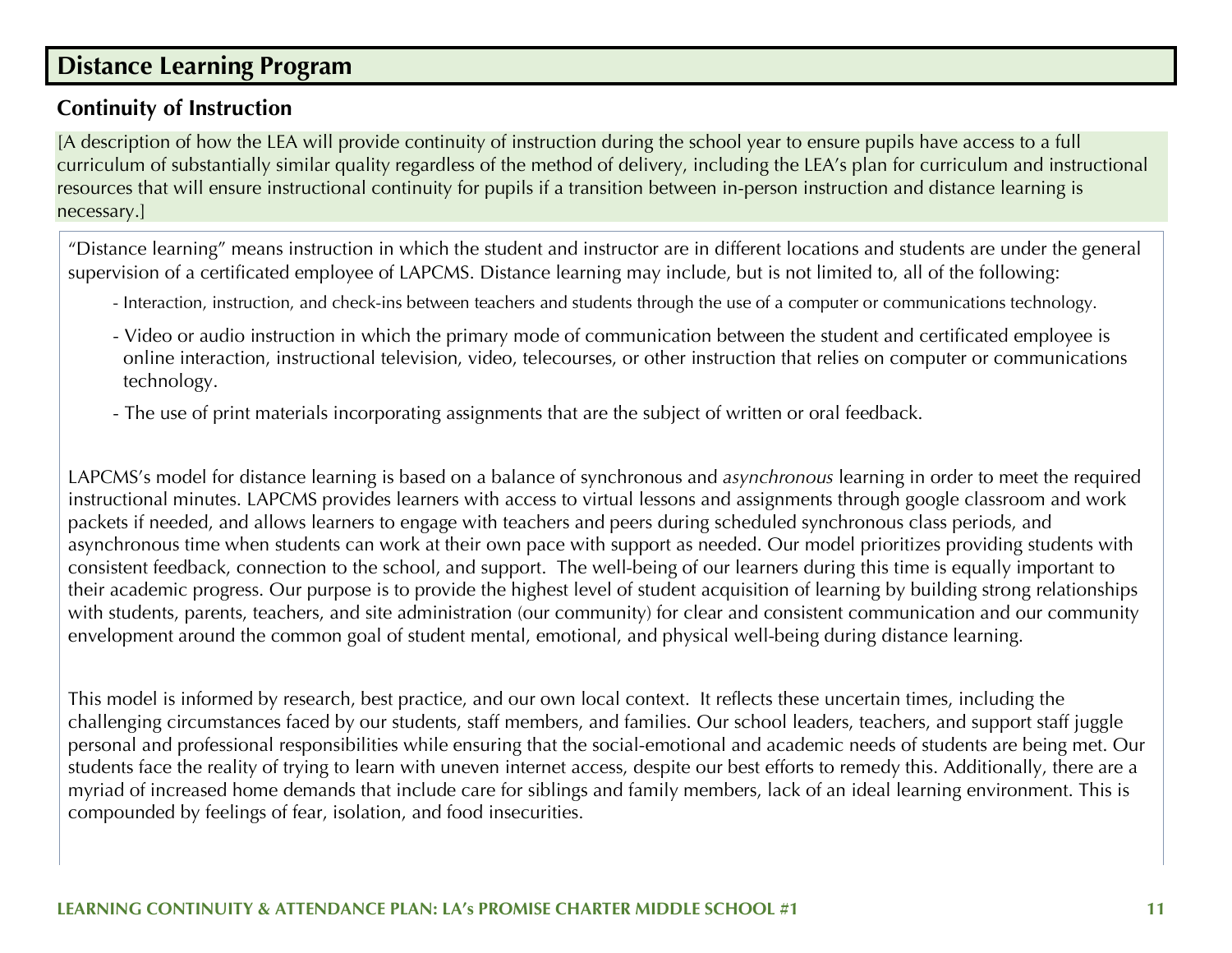The school day starts at 9:05am Tuesday – Friday (exception Mondays at 8:45am) and ends at 2:25pm daily. All students will participate in daily Power Hour and/or Advisory and daily synchronous and asynchronous instruction will exceed SB98 daily instructional minute requirement of 240.

|                            |                |                   |                | $\sim$ 2021 Distance Bearing Ben $\approx$    |                |                   |                |                 |                |
|----------------------------|----------------|-------------------|----------------|-----------------------------------------------|----------------|-------------------|----------------|-----------------|----------------|
| <b>Monday</b>              |                | <b>Tuesday</b>    |                | Wednesday                                     |                | <b>Thursday</b>   |                | Friday          |                |
| <b>Schoolwide Advisory</b> | <b>Minutes</b> |                   | <b>Minutes</b> |                                               | <b>Minutes</b> |                   | <b>Minutes</b> |                 | <b>Minutes</b> |
| 8:45-9:00                  | 15             |                   |                |                                               |                |                   |                |                 |                |
| <b>Advisory</b>            |                | <b>Power Hour</b> |                | <b>Advisory</b>                               |                | <b>Power Hour</b> |                | <b>Advisory</b> |                |
| $9:05-9:55$                | 50             | $9:05-9:55$       | 50             | $9:05-9:55$                                   | 55             | $9:05-9:55$       | 75             | $9:05 - 9:55$   | 75             |
| <b>Period 1</b>            |                | <b>Period 2</b>   |                | <b>Power Hour</b>                             |                | <b>Period 1</b>   |                | <b>Period 2</b> |                |
| 10:00-11:15                | 75             | $10:00 - 11:15$   | 75             | 10:00-10:40                                   | 40             | $10:00 - 11:15$   | 50             | 10:00-11:15     | 50             |
| <b>Period 3</b>            |                | <b>Period 4</b>   |                | <b>Nutrition</b>                              |                | <b>Period 3</b>   |                | <b>Period 4</b> |                |
| $11:20-12:35$              | 75             | $11:20-12:35$     | 75             | $10:40-11:10$                                 |                | $11:20-12:35$     |                | 11:20-12:35     |                |
| Lunch                      |                | Lunch             |                | <b>Power Hour 2</b>                           |                | Lunch             |                | Lunch           |                |
| 12:35-1:05                 |                | $12:35-1:05$      |                | $11:15-11:55$                                 | 40             | 12:35-1:05        | 75             | 12:35-1:05      | 75             |
| <b>Period 5</b>            |                | Period 6          |                | <b>Teacher</b><br>PD/Async<br><b>Learning</b> |                | <b>Period 5</b>   |                | Period 6        |                |
| $1:10-2:25$                | 75             | $1:10-2:25$       | 75             | $1:45-3:45$                                   | 120            | $1:10-2:25$       | 75             | $1:10-2:25$     | 75             |
| Total                      | 290            | <b>Total</b>      | 275            | <b>Total</b>                                  | 255            | <b>Total</b>      | 275            | <b>Total</b>    | 275            |

All distance learning content shall be aligned to grade level standards and at the same level of quality and intellectual challenge substantially equivalent to in-person instruction.

LAPCMS has developed a systematic, uniform tools to deliver instruction through the Google classroom suite. This includes foundational and educational systems to ensure for uniform, quality distance learning instruction. We utilize a uniform landing page, unit and lesson planning templates, and integration of virtual tools including Screencastify, Jamboard, Flipgrid, and online curriculum.

LAPCMS has adopted a distance learning schedule to account for the required 240 daily minutes. Daily attendance is taken, and student progress is monitored through participation logs.

There is a consistent daily schedule that includes the mandated instructional minutes, including synchronous lessons and asynchronous. There is a Middle School schedule and a middle school schedule that is consistent for all grade levels. Students will be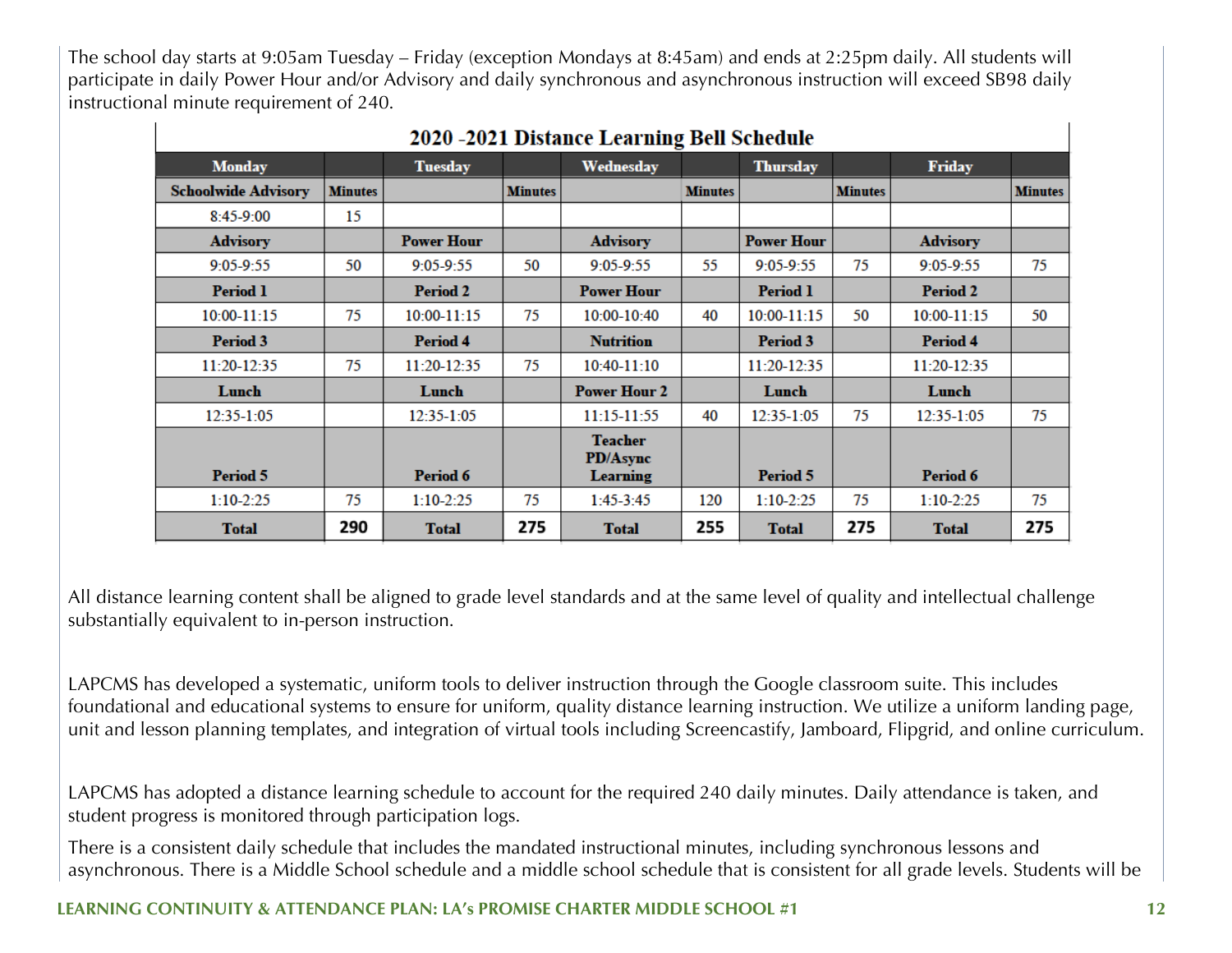required to log in on time for synchronous lessons. Attendance is taken through Power School within the first 10 minutes of the period. Participation is also monitored through logs as required by the state. During daily live synchronous lessons through zoom, students will engage through the use of platforms including jamboard, Pear Deck, and screencastify. These tools help students record, share, and interact with peers to promote discourse and use of academic language. Teachers use breakout rooms to group students and scaffold. We are training teachers to rely less on lecture and facilitate learning as students articulate verbally, write, and apply learning through interactive projects.

LAPCMS will utilize the Google Classroom Suite as the Learning Management System (LMS). In order to promote consistent practice, teachers will implement consistent templates within a streamlined landing page. This allows students and families to access the learning with ease. The Google Classroom Suite and class websites accessed through the landing page are the primary platforms where LAPCMS teachers facilitate the distance learning model. We are incorporating a wide range of high-quality online resources to supplement student learning, and encourage every teacher to explore these in order to find the most effective way to support, and meaningfully engage and interact with students.

The following is a list of core curriculum that will be used during distance learning:

- TCI History
- Engage NY for ELA and novels
- Illustrative Math
- Cengage ELD

#### **ENGLISH LEARNERS**

The following outlines the services that will be provided to support English Learners during distance learning that varies by proficiency level. LAPCMS will use the California ELD Roadmap that establishes the framework for both designated and integrated English Language Development (ELD). To continue to develop English learner language skills, teachers will provide daily comprehensive English Language Development. Designated English Language Development "first teaching" will be provided through synchronous instruction via small groups differentiated by proficiency level. Asynchronous instruction will be in support of such instruction.

Teachers will continue to implement the Content Area Language and Literacy (CALL) Strategies gained through Professional Learning through the CA Reading and Literature Project with Loyola Marymount University. These strategies embed integrated ELD through content areas.

Practices for Emerging: ELPAC Level 1 & low 2:

- Designated ELD will be provided through synchronous Zoom lessons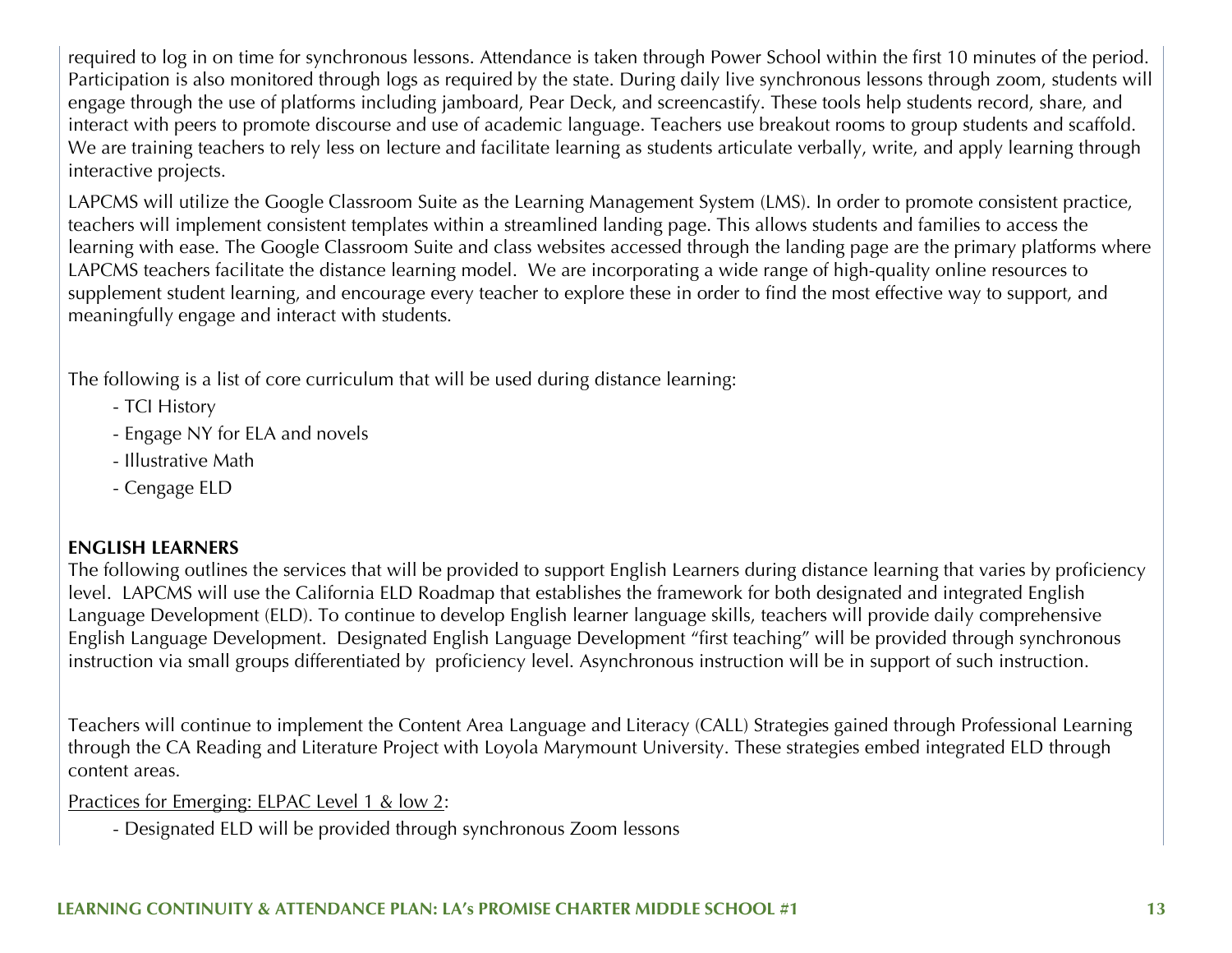- Emerging English Learners can use Rosetta Stone for individualized language practice at their own pace for 120-180 minutes a week. This practice is in addition to enrollment in their core content courses and individualized practice that teachers assign.
- Achieve 3000 daily at the student's level set
- Students can complete assignments in their primary language.
- Bilingual Instructional Aides provide language support for all core content courses (Zoom)
- Designated ELD teacher will continue strong collaboration with content team teachers to ensure that emerging students have the support needed.

#### Practices for Expanding & Bridging: ELPAC Level 2-4 & LtEL

- Students receive language support through Integrated ELD
- English learners will receive additional small group instruction through teacher office hours, or work with Instructional Aides to support their ability to successfully complete assignments in their core courses with a focus on language skills. Teachers will provide office hours to support students who are struggling or not completing coursework.
- Choice Boards are a method for differentiating content for ELs.

#### EL Resources and curriculum that will be used:

- Cengage Curriculum
- Rosetta Stone
- BrainPop
- Actively Learn
- Achieve 3000

#### **SPECIAL EDUCATION**

Special Education and related services shall be provided as required by a student's Individualized Education Program ("IEP") either inperson or through a live synchronous virtual connection. As applicable, accommodations, both in an IEP, or in a student's Section 504 Plan, shall be implemented during distance learning. LAPCMS serves all students with disabilities ("SWD)" during distance learning by providing equal access to core content through co-teaching/co-planning between the general and special education teachers. Communication between the Special Education team and families has been vital in order to ensure that the needs of SWD are being met. LAPCMS is operating under California Department of Education (CDE) guidelines for special education, and working in close collaboration with our LACOE SELPA. Prior written notices (PWN) were sent following school closures to serve as a written explanation of proposed changes in IEP on account of distance learning. Based on CDE guidelines, the IEP in place at the time of physical school closure remains in effect, and LAPCMS will, to the greatest extent possible, continue to provide the services called for in IEPs in alternative ways.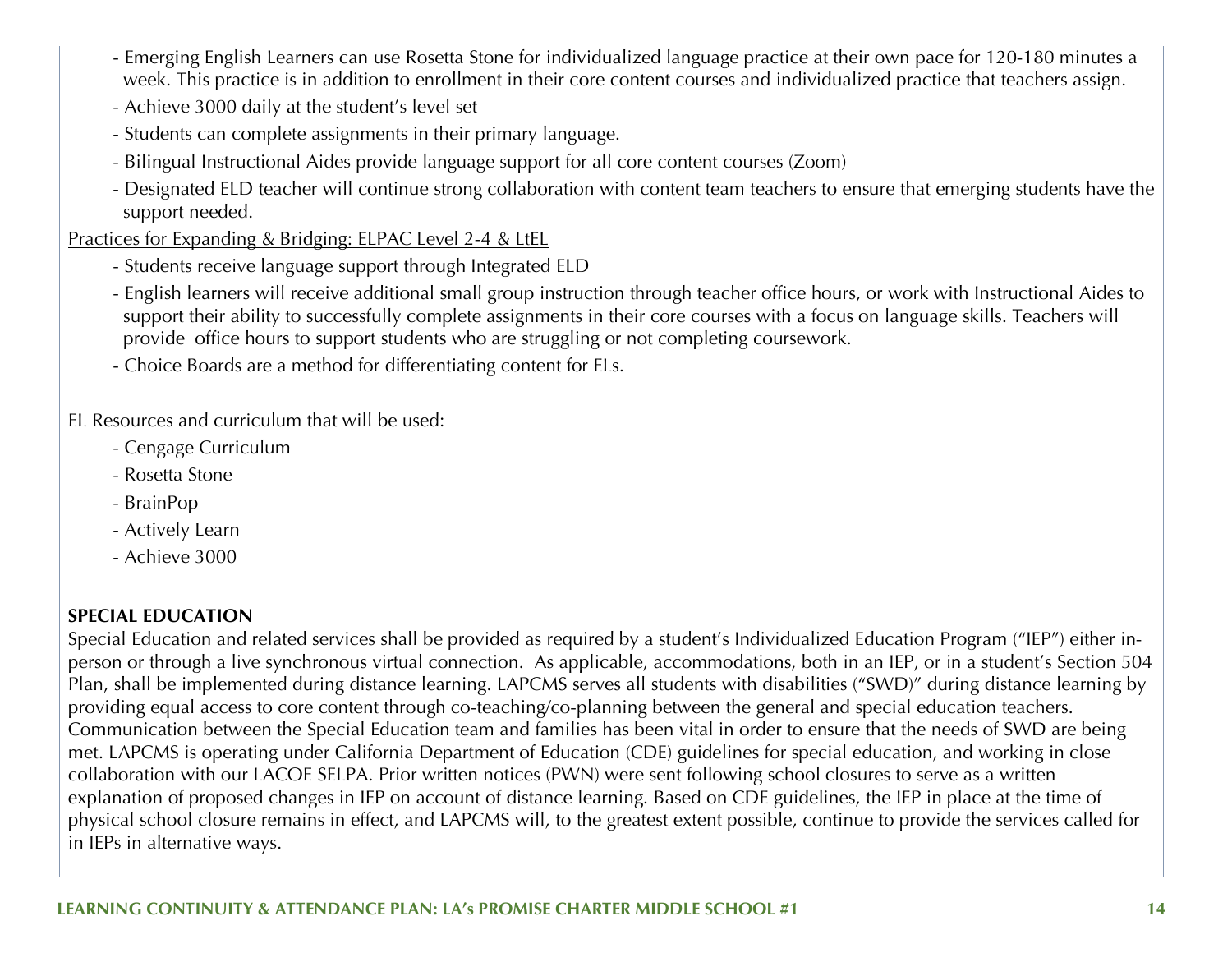Instructional Aides play a critical role in in our distance learning program. They participate in synchronous lessons to monitor students, then provide scaffolds and support in breakout rooms. Students who need another layer of support have time with aides during asynchronous time and Power Hour. Instructional Aides provide additional academic support for our English Learners and special education who struggle academically.

#### **Access to Devices and Connectivity**

[A description of how the LEA will ensure access to devices and connectivity for all pupils to support distance learning.]

LAPCMS has designed a library of videos for students and parents on accessing the Google platform and online materials. An orientation video was also developed to welcome families to the new school year and distance learning.

LAPCMS is committed to ensuring all students have access to devices and internet to enable them to fully participate in distance learning. Our school has provided every student with a Chromebook. For families who lack connectivity at home, our school has issued a Wi-Fi Hotspots to ensure all students have access to the curricular and instructional materials.

Our IT Director will provide tech support for students and staff; and trouble-shoot all technology issues.

### **Pupil Participation and Progress**

[A description of how the LEA will assess pupil progress through live contacts and synchronous instructional minutes, and a description of how the LEA will measure participation and time value of pupil work.]

For our students to succeed in accomplishing the mission of our school, it is imperative to maintain regular and punctual school attendance. All students are expected to be on time to their Zoom classes every day and to complete their independent learning assignments. California requires that students have "daily live interaction" with a "certificated employee and their peers for purposes of instruction, progress monitoring, and maintaining school connectedness." (Ed Code 43503(b). Also, each LEA must "document daily participation for each pupil on each school day, in whole or in part, for which distance learning is provided."

Attendance through the distance learning period is defined by the following:

- Attendance/participation during live Zoom meetings including tutoring/office hours/small group participation
- Work submission via Google Classroom, email, text
- Email, text, or phone call communications
- *For students without internet access*, submission of work packets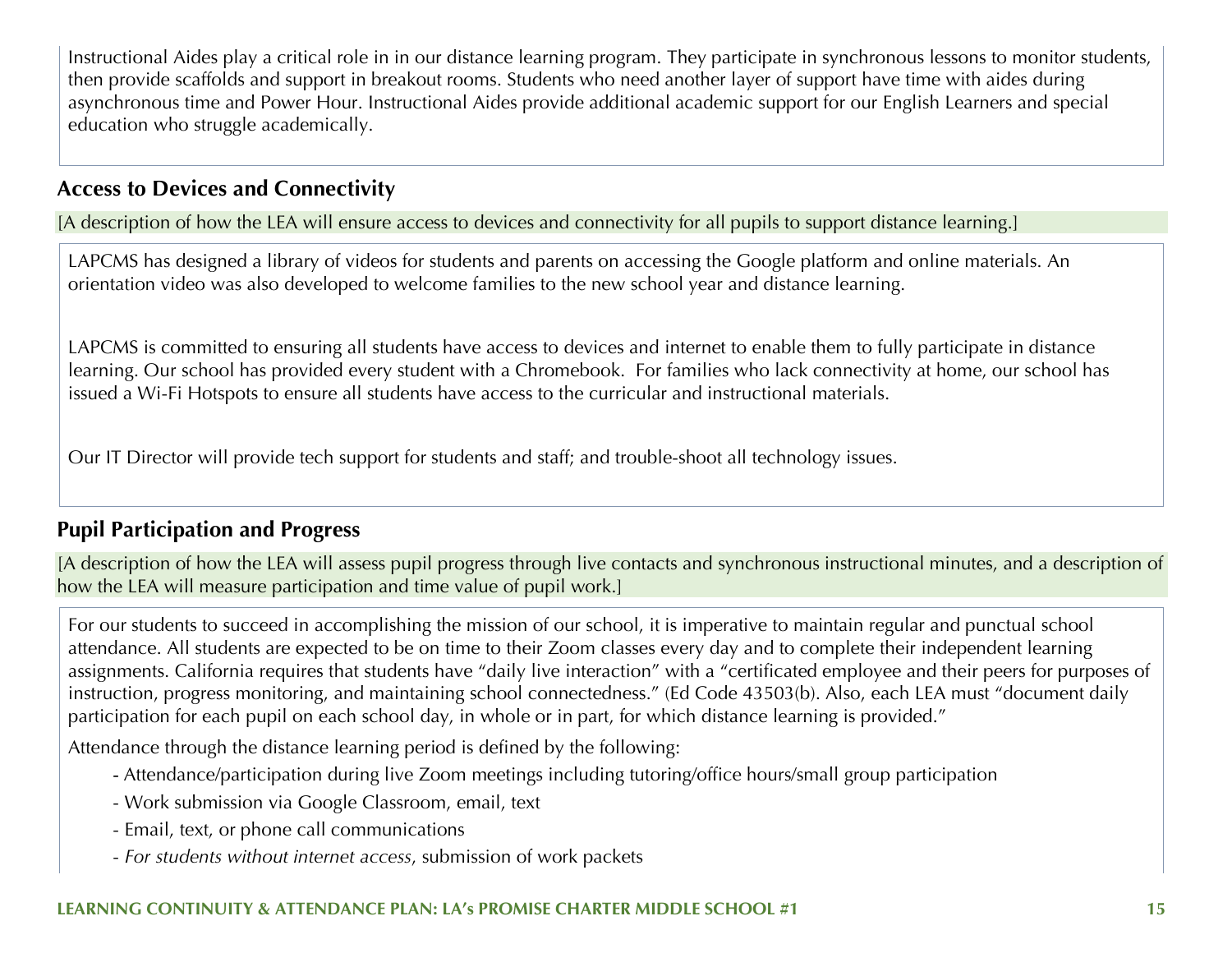The School has developed the following tiered reengagement strategies for students who are absent from distance learning for more than three (3) schooldays or sixty (60) percent of the instructional days in a school week:

- Verification of current contact information for each enrolled student.
- Daily notification to parents or guardians of absences;
- Outreach from the School to determine student needs including connection with health and social services as necessary and when feasible, transitioning the student to full time in-person instruction.

Each teacher will take attendance daily in Powerschool. Additionally, teachers will complete a Weekly Student Engagement Record documenting synchronous and asynchronous instruction each day of distance learning within a given week that adheres to the CDE's Combined Daily Participation and Weekly Engagement template. The purpose of this document is to measure the extent to which a student is engaged each week. This engagement includes not only attending class sessions, but also completing assignments with optimal effort. Teachers will indicate whether students attend class sessions and complete assigned asynchronous learning activities each day. Teachers will sign and certify the accuracy of their Weekly Student Engagement Record at the end of each week, for every student.

Education Code Section 43502(e)(1). Services delivered via distance learning will count toward the minimum number of instructional minutes based on the time value of assignments as determined, and certified to, by a LAPCMS credentialed teacher. Services delivered via distance learning must be evaluated and certified by a properly credentialed staff member, and the time value of those services, as determined by the credentialed employee, will count toward minimum instructional minutes. These assignments can be both synchronous and/or asynchronous. Time Value is defined as the Instructional time for distance learning is calculated based on the time value of synchronous and/or asynchronous assignments made by and certified by a certificated employee of the LEA. Time value for distance learning is different than time value used previously in independent study programs which include an evaluation of the time value of work product. LAPCMS teachers will receive training on determining and certifying time value for assignments.

#### **Distance Learning Professional Development**

[A description of the professional development and resources that will be provided to staff to support the distance learning program, including technological support.]

LAPCMS provides its teachers and staff with a robust professional development program, that includes 2-weeks of intensive summer professional learning and will continue during the academic school year on a weekly basis for two hours. In addition, professional development has been expanded to include support staff, Instructional Assistants, as a result of the added duties with distance learning to address the needs of our students. The areas of focus include but are not limited to: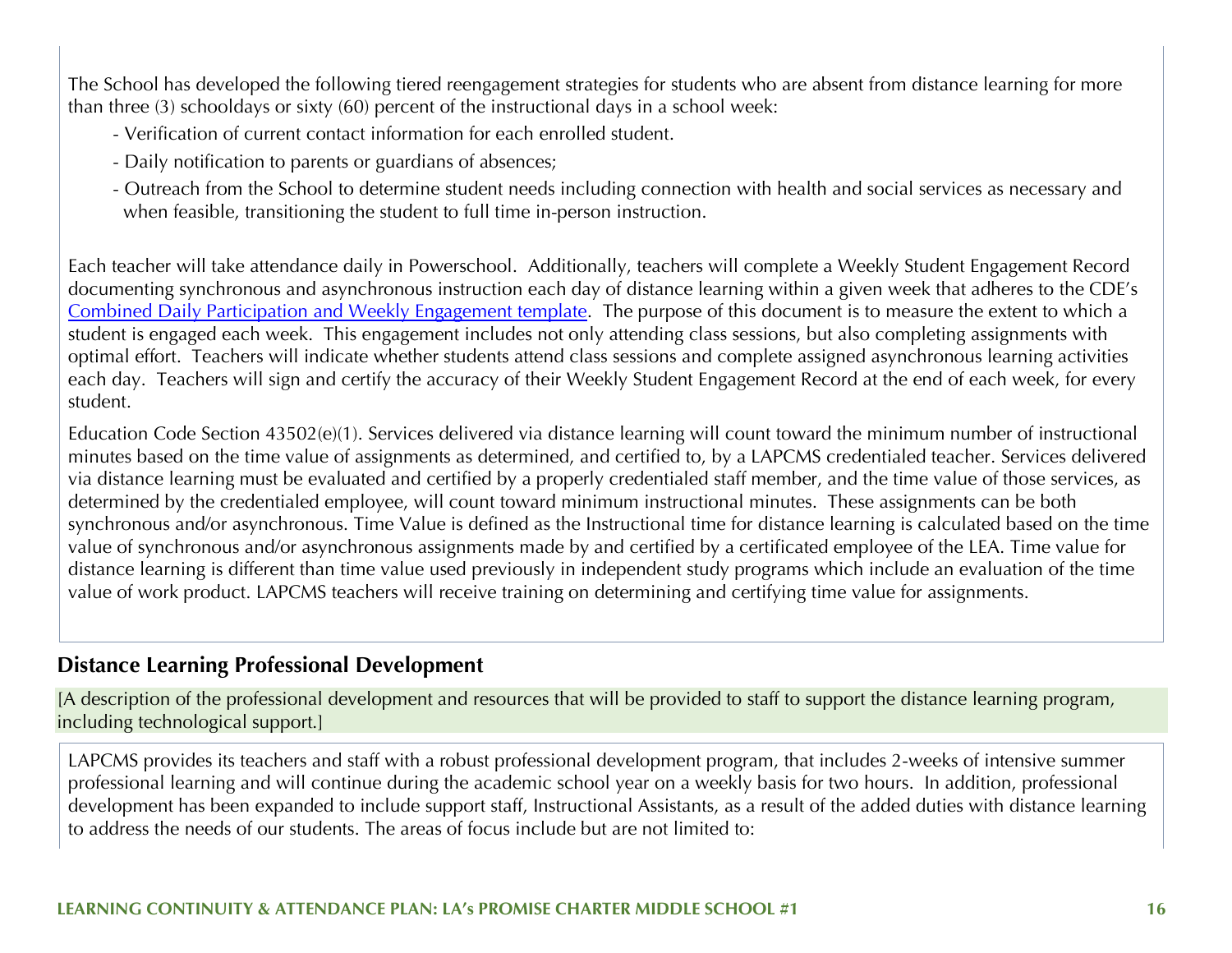- How to maximize aspects of the Learning Management system: Google Suites and the integration of web-based tools for engagement.
- Positive School Culture & Climate: PBIS/SEL
- Effective pedagogical strategies for teaching Students with Disabilities through distance learning
- Effective pedagogical strategies for teaching English Learners through distance learning
- Data Analysis: NWEA MAP, Achieve 3000, ELPAC
- NWEA Overview & planning for diagnostic assessment in preparation for the diagnostic administration
- Special Education: Serving Students with Disabilities who are English Learners (Prof. Lueimo, SDSU)
- CA ELD Roadmap & ELL Compliance

All teachers are trained on an ongoing basis (weekly two hour professional learning blocks, and ongoing coaching) to provide the highest quality instruction through in-person and flipped classroom modalities. Our content team collaboration occurs monthly, with a focus on virtual learning. Our teachers also will receive ongoing coaching and support from the Math and Science Instructional Coaches; and Coaching from Loyola Marymount University (LMU) CA Reading and Literacy Project (CRLP). These structures are outlined in our Distance learning model which includes the following elements:

- 1. Relationships
- 2. Optimal Learning Environments
- 3. Evidence-based Practices.
- 4. Foundational Systems.
- 5. Educational Systems

### **Staff Roles and Responsibilities**

[A description of the new roles and responsibilities of affected staff as a result of COVID-19.]

The impact of COVID-19 on LAPCMS's instructional program has required a change to staff's role and responsibilities in order to provide a continuity of learning for students served and ensure safe environment for students and staff.

- Campus Aides and Office Staff role has shifted to student outreach, daily calls to students/families, trouble-shooting issues with distance learning, including tech support, and addressing student/family needs. Our school has bilingual staff to communicate with families whose primary language is Spanish.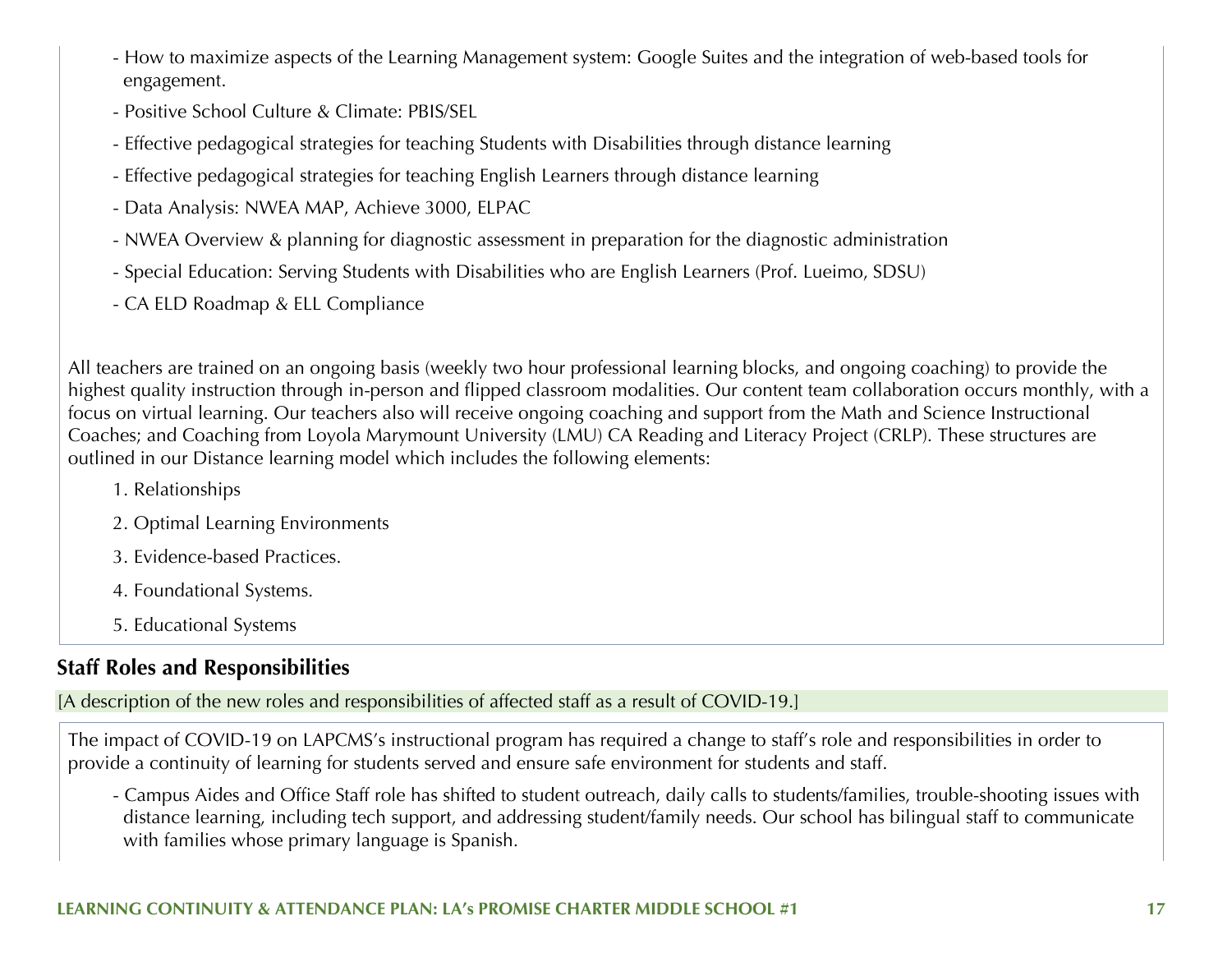-Teachers, administrators and Instructional Aides continue with the same roles and responsibilities with the exception that instruction is fully distance/virtual learning.

#### **Supports for Pupils with Unique Needs**

[A description of the additional supports the LEA will provide during distance learning to assist pupils with unique needs, including English learners, pupils with exceptional needs served across the full continuum of placements, pupils in foster care, and pupils who are experiencing homelessness.]

LAPCMS has implemented a Multi-tiered System of Supports (MTSS) that provides a basis for understanding how educators can work together to ensure equitable access and opportunity for all students to achieve the Common Core State Standards (CCSS). MTSS is an integrated, comprehensive framework that focuses on CCSS, core instruction, differentiated learning, student-centered learning, individualized student needs and the alignment of systems necessary for all students/ academic, behavioral, and social success. MTSS offers the potential to create needed systematic change through intentional design and redesign of services and supports that quickly identify and match the needs of all students. Our MTSS Team has identified and our staff will implement the following additional supports for students who are not performing at grade level including English Learners, Students with Disabilities (SWD), Foster Youth, and Homeless youth which include:

- Intervention to address learning loss is embedded into daily lessons
- Power Hour is a daily opportunity to build foundational English and Math skills through the use of IXL Math, Achieve 3000, and explicit direct instruction in small groups from teachers and support staff.
- Teachers will provide small group instruction through breakout rooms, and tutoring during teacher office hours.
- Referral to Student Success Team (SST) for Tier 1 and Tier 2 intervention.
- Special Education (RSP) and General Ed teachers plan regular meetings to collaborate and adjust instructional schedules and lessons, analyze formative assessment linguistic and academic data to meet the needs of dually identified students.
- During designated times for small group instruction, the RSP teacher co-teaches with the General Education teacher to provide additional language and content support in a breakout room to support dually identified students.

LAPCMS teachers will identify students who need additional support through a referral for SST.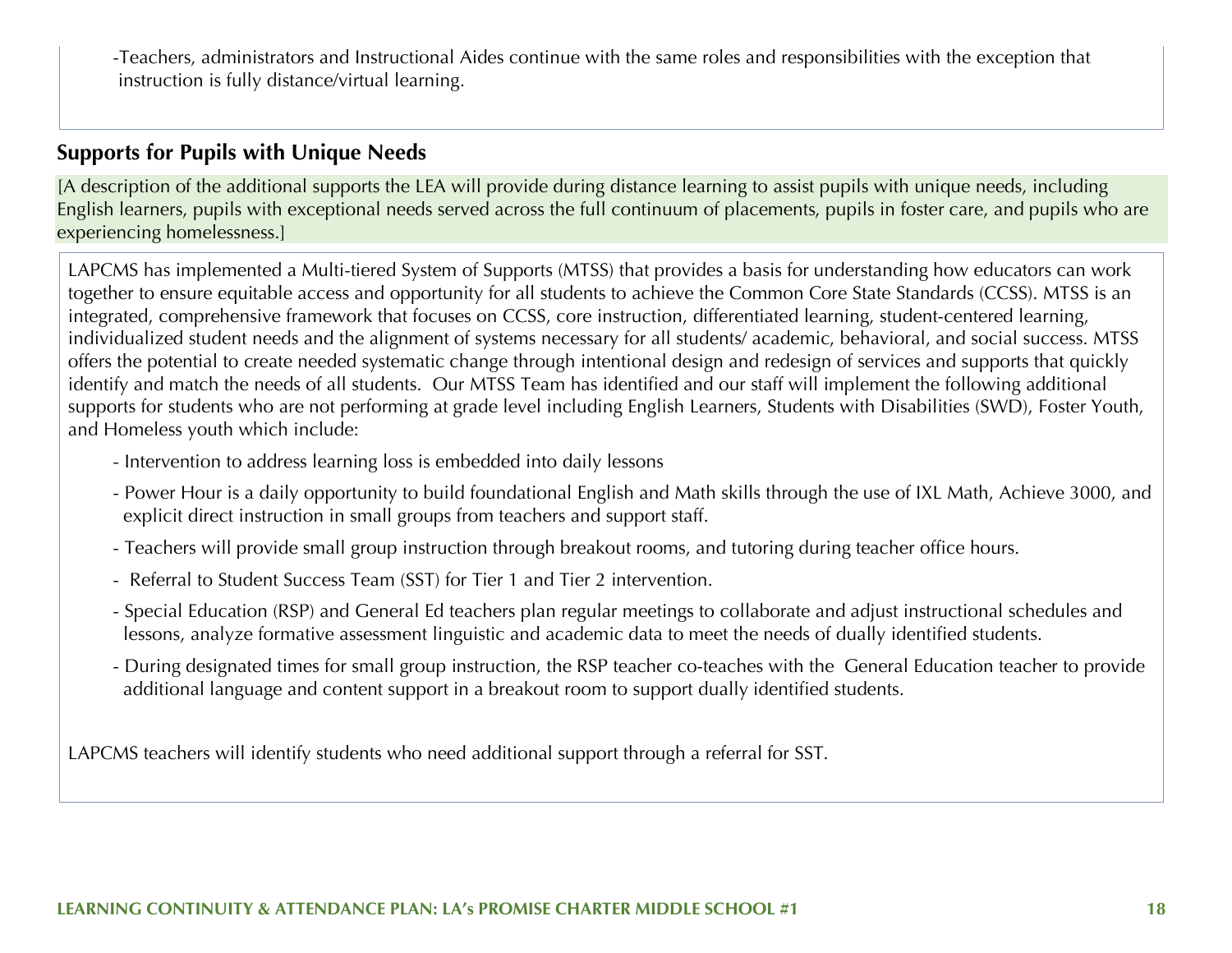### **Actions Related to the Distance Learning Program**

| <b>Description</b>                                                                                                                                  | <b>Total Funds</b> | <b>Contributing</b> |
|-----------------------------------------------------------------------------------------------------------------------------------------------------|--------------------|---------------------|
| SPED services and instruction                                                                                                                       | \$217,969          | N                   |
| Technology devices, Wi-Fi hotspots, internet                                                                                                        | \$49,352           | N                   |
| Online Core Curriculum: TCI History, Engage NY, Illustrative Math, & Cengage ELD                                                                    | \$23,762           | N                   |
| Instructional Coaches (Math, Science) & facilitate professional development - funded with CSI                                                       | \$3,000            | N                   |
| LMU CA Reading and Literacy Project (CRLP) PD & provide content coaching (ELA, History, Spanish,<br>Video Production/Film and PE) – funded with CSI | \$34,500           | N                   |
| PowerSchool SIS with parent portal                                                                                                                  | \$5,587            | $\mathsf{N}$        |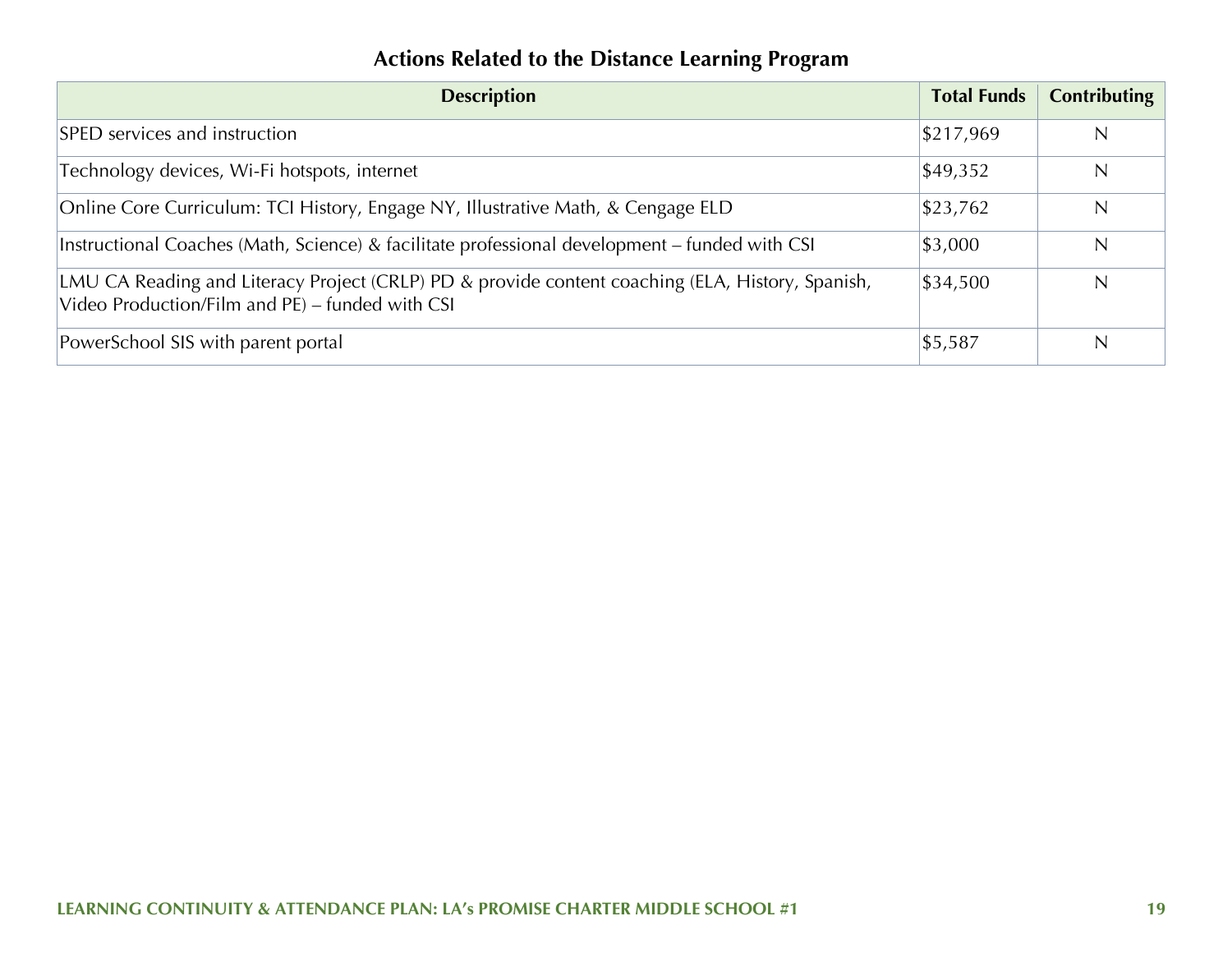### **Pupil Learning Loss**

[A description of how the LEA will address pupil learning loss that results from COVID-19 during the 2019–2020 and 2020–21 school years, including how the LEA will assess pupils to measure learning status, particularly in the areas of English language arts, English language development, and mathematics.]

As a result of school closure due to COVID-19 in mid-March, our entire staff shifted their instructional practice to Distance Learning. We implemented various strategies to engage students and consistently increase student participation. Our staff communicated with families on a regular basis which has continued throughout the summer and has led to the development of the Learning Continuity and Attendance Plan.

For the 2020-21 school year, we have developed a cycle of online assessments to determine student academic levels which will serve as a baseline; identification for intervention, differentiation and additional support in order to accelerate student learning. The diagnostic, interim, and internal benchmark assessments are focused on ELA, Math and ELD which will guide instructional and curricular planning.

- NWEA MAP Assessments: Reading, Language & Math 3 times/year
- Achieve 3000 Reading Lexile levels: 3 times/year
- Formative Assessments: exit slips will be administered daily for all subjects
- Summative Assessments

Teachers will communicate with families on a regular basis to inform them of student performance on diagnostic, formative, summative assessments, via phone calls, virtual meetings and the parent portal on PowerSchool. Parents will have access to student performance, grades, progress, attendance on PowerSchool. All communication regarding student learning loss and progress will be translated to Spanish.

#### **Pupil Learning Loss Strategies**

[A description of the actions and strategies the LEA will use to address learning loss and accelerate learning progress for pupils, as needed, including how these strategies differ for pupils who are English learners; low-income; foster youth; pupils with exceptional needs; and pupils experiencing homelessness.]

LAPCMS will implement the following strategies to address the specific needs of English Learners, low-income, foster youth, Students with Disabilities, and Homeless:

- Daily Designated English Language Development (ELD) Block to support English Learners gain English Language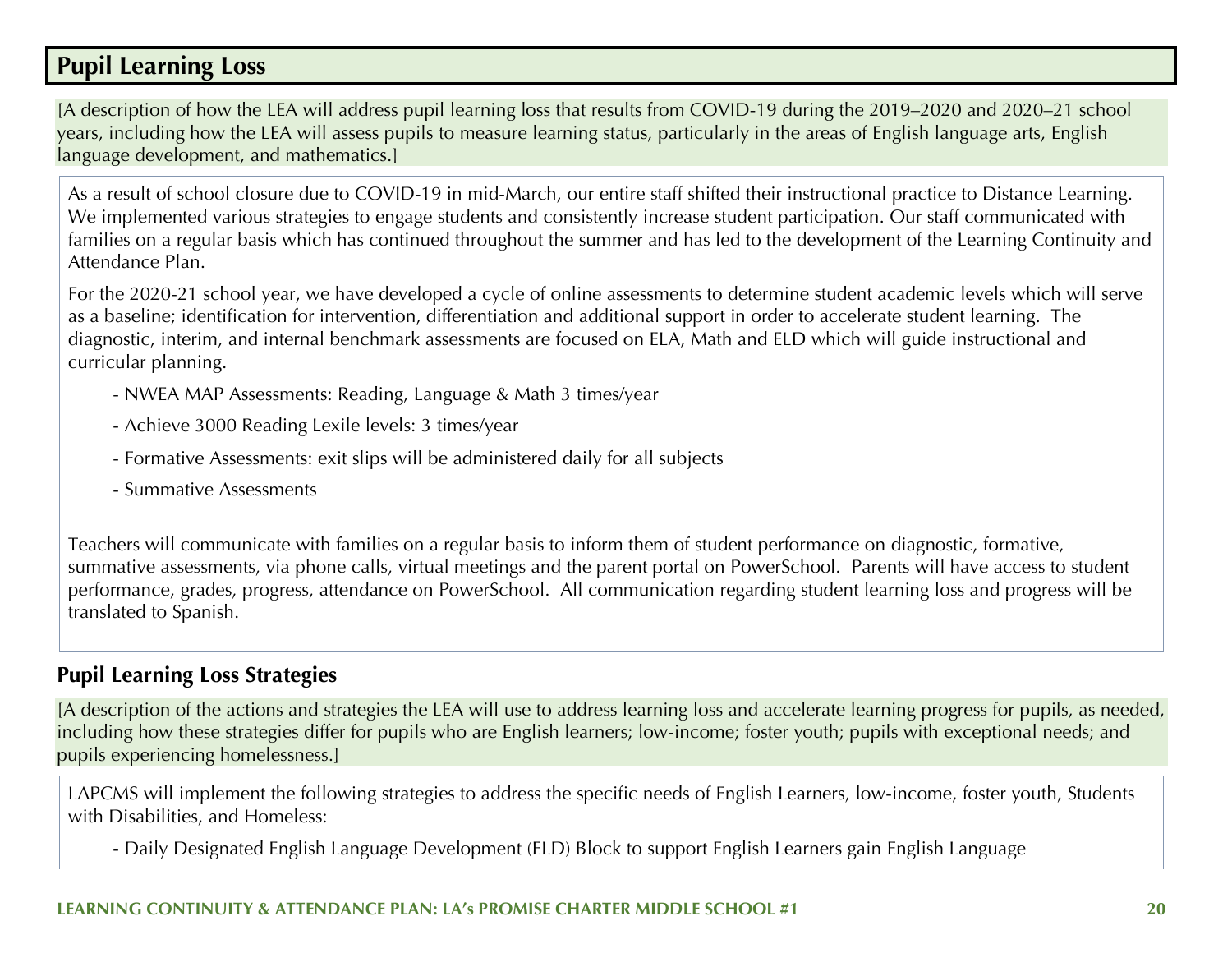- Consistent daily schedule, that creates routines and clear instructional guidelines
- Instructional Assistants will collaborate with grade level teachers to support students during the day and after-school with differentiation and tutoring.
- Daily Promise Time/Advisory
- A focus on increasing the total number of instructional minutes for synchronous "live" instruction

**ELA:** More effective implementation of Achieve 3000 (training, support, monitoring and usage), implementation of Just Words (Wilson Publishing - training for participating teachers). All ELA and humanities teachers participate in monthly PD with the CA Reading and Literacy Project to implement strategies and scaffolds. Small group reading instruction during breakout groups and Power Hour. More focus on writing across content areas using CER Strategy. Purchase *Actively Learn* to provide text and videos for ELA with scaffolds and higher-order questions. Teachers are supplementing the core program (Engage New York) with text from Achieve the Core.

**ELD:** There is one dedicated Integrated ELD teacher this year that is only focused in this area, and is participating in ongoing training including EL Rise through CDE and training through Loyola Marymount. Students are grouped by Levels. Small group tutoring is provided by bilingual aides. Cengage digital curriculum (Level A and B) purchased and implemented. Rosetta Stone purchased for beginning level ELs. Additional tutoring for LTELs, with supplemental materials. English learner research-based intervention, that incorporates innovation, ELD strategies and access to instructional technology, will be provided by teachers during the instructional day via small group ELA and Mathematics instruction with integrated English language development, for English learners in grades 6-8.

**Math:** More time in small groups (up to 10) high quality instruction, for intensive support in math. More time in math instruction during Power Hour, with different skills addressed in different settings. Ongoing coaching for math teachers from Math coach. IXL used to supplement core programs. Interventions provided by individuals with the strongest math skills. Student centered practices embedded in common core math practice - cognitively-based math with foundational skills supported and embedded.

For each of these disciplines – the school-wide focus will be on consistent monitoring of student progress, to mitigate further learning loss, and accelerate student learning.

### **Effectiveness of Implemented Pupil Learning Loss Strategies**

[A description of how the effectiveness of the services or supports provided to address learning loss will be measured.]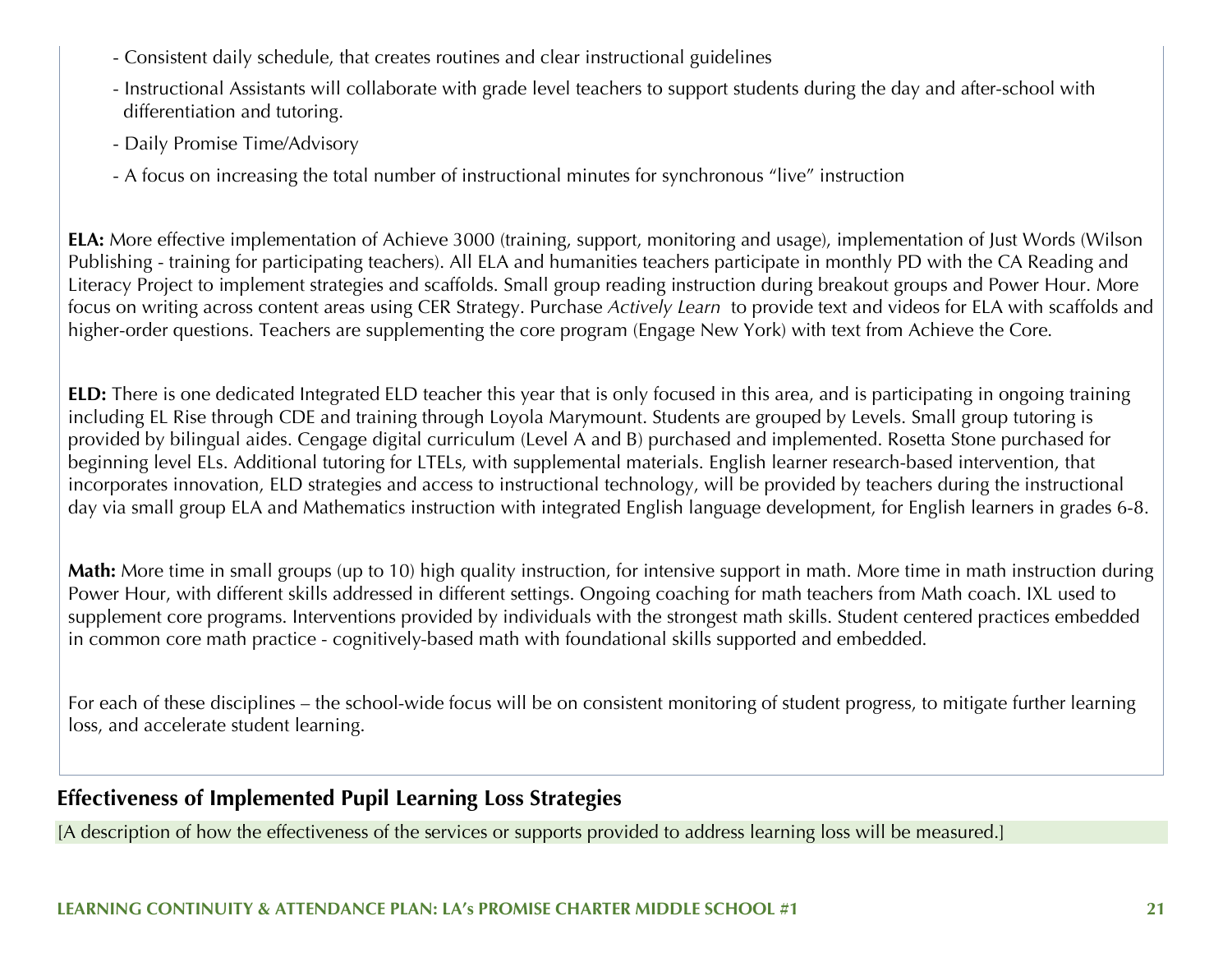LAPCMS will measure the effectiveness of the services and/or supports provided to address learning loss utilizing the following methods:

- Student performance on NWEA MAP, Achieve 3000
- Daily student attendance & participation
- Small group targeted instruction (breakout rooms) with peers
- Academic intervention during the instructional day
- Feedback from Student, staff and parent surveys
- Feedback from parents when communicating with staff
- Documentation from support staff on root causes of absences
- Check-ins with students to ensure consistent routines; and adherence to consistent daily instruction schedule

#### **Actions to Address Pupil Learning Loss**

| <b>Description</b>                                                                                                                                                                                                                                                   | <b>Total Funds</b>  | <b>Contributing</b> |
|----------------------------------------------------------------------------------------------------------------------------------------------------------------------------------------------------------------------------------------------------------------------|---------------------|---------------------|
| Technology-based instructional materials: Achieve 3000, Actively Learn, BrainPop, Rosetta Stone, iXL<br>Math, Just Words reading intervention program, Freckle Math, English 3D (supplemental for LtEL), Zoom,<br>Google Suite, Pear Deck, Jamboard, & Screencastify | \$35,025            | v                   |
| Intervention Coach – Funded with CSI Funds                                                                                                                                                                                                                           | \$48,600            | N                   |
| Instructional Aide (1) Funded with Title I                                                                                                                                                                                                                           | $\frac{1}{2}47,134$ | N                   |
| NWEA MAP Assessments: Reading, Language & Math                                                                                                                                                                                                                       | $\frac{1}{2}$ ,393  | $\vee$              |
| <b>PBIS Initiative with LACOE</b>                                                                                                                                                                                                                                    | \$3,000             |                     |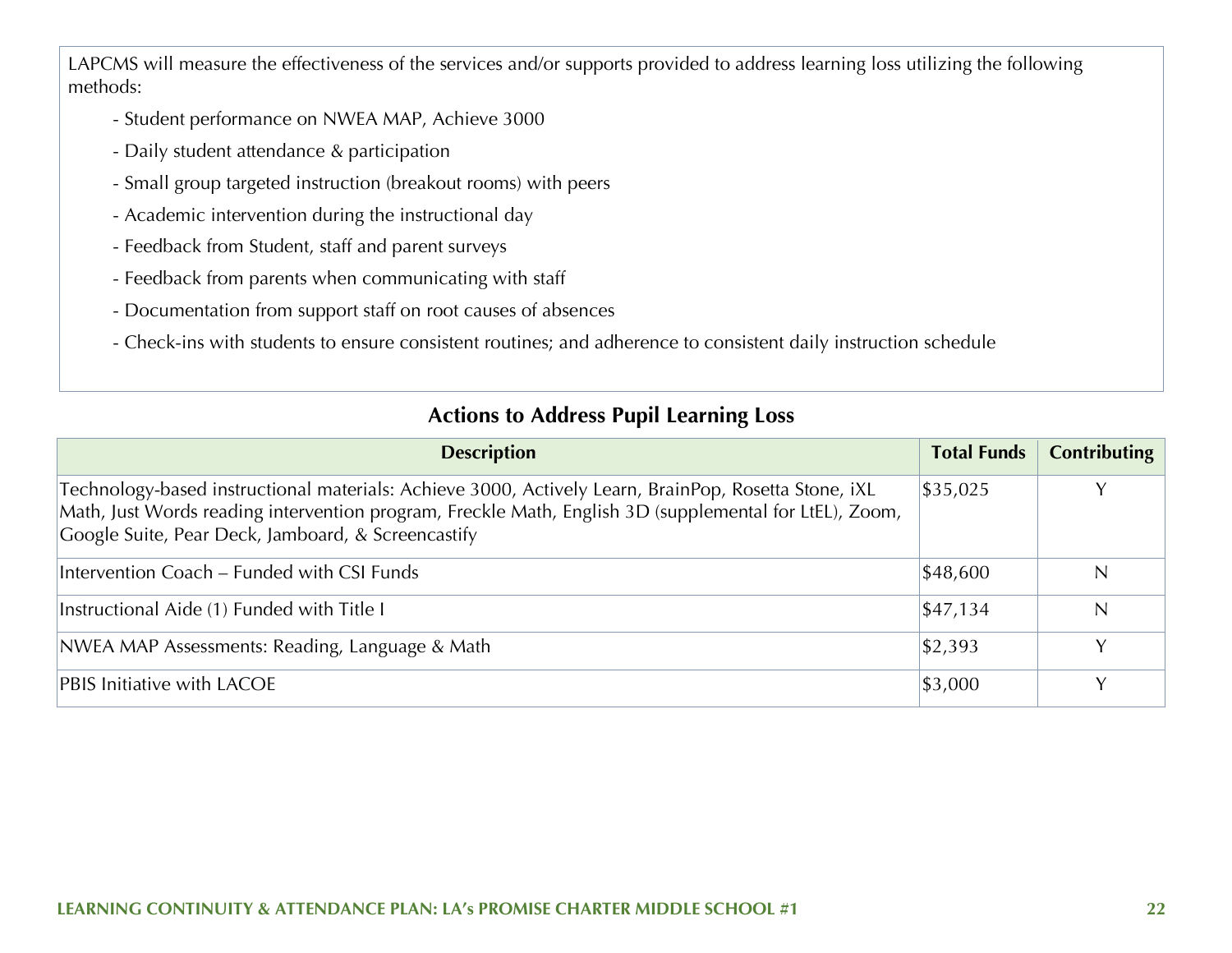## **Mental Health and Social and Emotional Well-Being**

[A description of how the LEA will monitor and support mental health and social and emotional well-being of pupils and staff during the school year, including the professional development and resources that will be provided to pupils and staff to address trauma and other impacts of COVID-19 on the school community.]

LAPCMS will continue to build upon its research-based Multi-tiered System of Supports (MTSS). Our Counseling Team and Social Worker interns will provide mental health and social and emotional well-being support for our students. It is exceptionally challenging to provide this level of support remotely, which generates the need for continuous outreach to build strong relationships, both in person and online. Strategies have been developed and built into the instructional day, to provide a stable virtual environment to deliver social-emotional supports for students that will result in improved student engagement. They include:

- Promise Time/Advisory for team building, academic advising, and group discussions
- Community Town Halls and Village Circles for staff and students
- Students have access to: School Psychologist, school counselor, social work interns and referrals to Wellnest for Counseling

Our school will implement the following strategies to monitor and support the mental health, social and emotional well-being of staff during the school year:

- Teacher Support Teams
- Celebrations of Success
- Principal will conduct individual check-ins on a weekly basis
- Provide opportunities for wellness
- Community building among school staff develop collaboration and trust
- Human resources will provide resources for counseling as needed.

Our staff will participate in professional development on trauma informed practices. LAPCMS will collaborate with the New Teacher Center, utilizing the Optimal Learning Environments, as the model for coaching teachers, providing feedback and support. This will allow the Principal to differentiate professional development according to teacher effectiveness level and need. Professional learning will be provided by members of the instructional team, content area coaches, and Consultants. Additionally, teacher leaders will participate in conferences and/or workshops for further professional learning.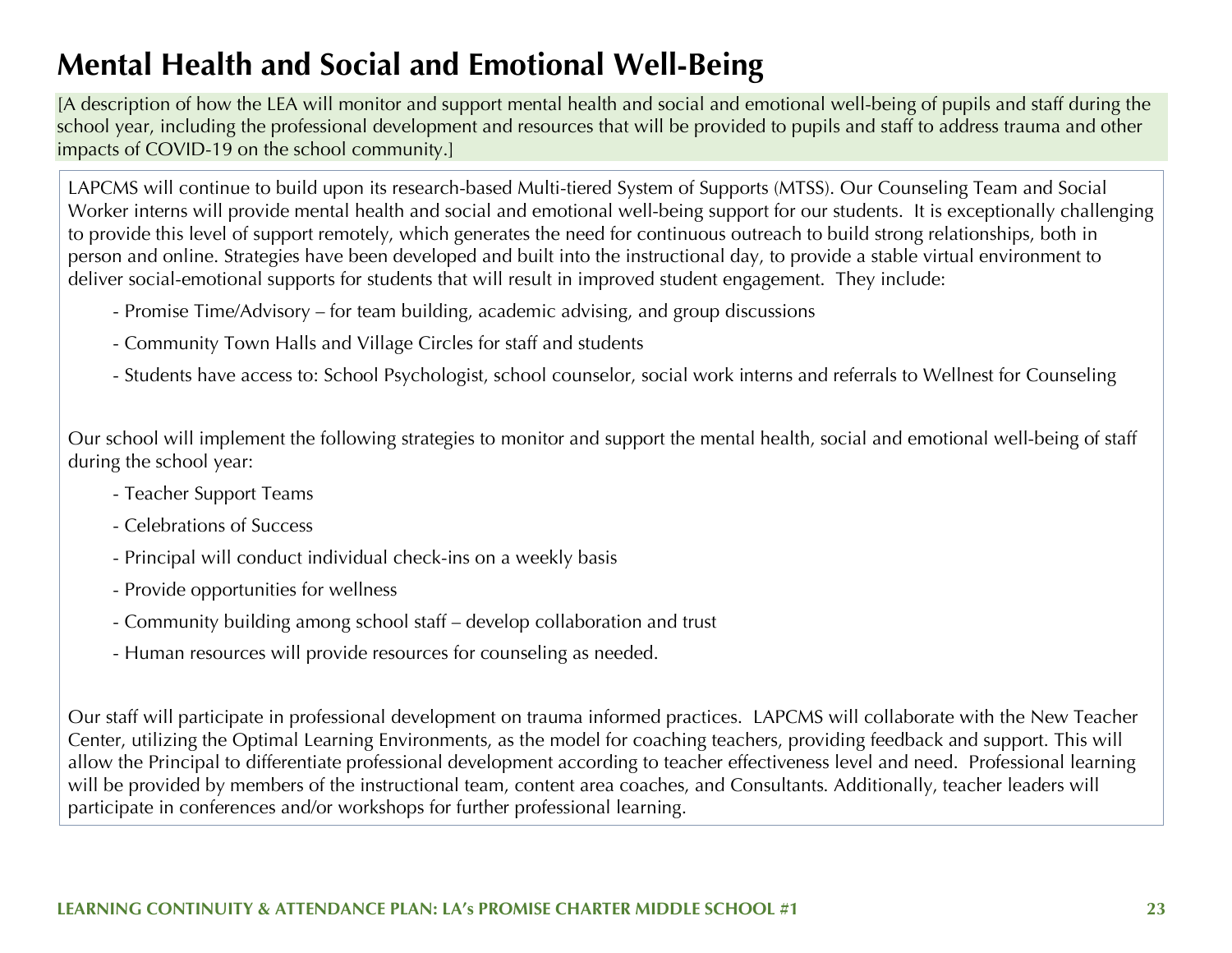## **Pupil and Family Engagement and Outreach**

[A description of pupil engagement and outreach, including the procedures for tiered reengagement strategies for pupils who are absent from distance learning and how the LEA will provide outreach to pupils and their parents or guardians, including in languages other than English, when pupils are not meeting compulsory education requirements, or if the LEA determines the pupil is not engaging in instruction and is at risk of learning loss.]

LAPCMS staff will utilize ParentSquare to send schoolwide, class-level or grade-specific messages. All families will receive weekly announcements via phone call, ParentSquare, our school's website, and Facebook Social Media as requested by families. All announcements are also translated to Spanish based on the 15% minimum language translation requirement.

LAPCMS has developed the following tiered reengagement strategies for students who are absent from distance learning for more than three (3) schooldays or sixty (60) percent of the instructional days in a school week:

#### **Tier 1**:

- Teachers take daily attendance within 10 minutes of the start of the synchronous period. A roll call can be taken through audio, visual, or typed responses.
- Students attendance is recorded directly through the SIS system, Power School.
- Teachers will document/report students who are present during a synchronous session, but do not actively complete assignments.
- School team members will contact families to alert them of the student absence, and consider personalized solutions for re engagement purposes.

#### **Tier 2:**

- Daily attendance and participation data will be reviewed on a weekly basis, by the LAPCMS Attendance Team, consisting of school leaders and support team members.
- Additional follow-up actions will be determined through outreach and intervention (Student Success Team, counseling support).
- Additional academic counseling, intervention, and support provided.

#### **Tier 3:**

- Increased follow-up communication by the school team may include personal phone calls, meetings, or home visits.
- Referrals will be made to counselors or outside agencies, to access information and additional mental health resources.
- Parent team can work with families to attain resources within the community.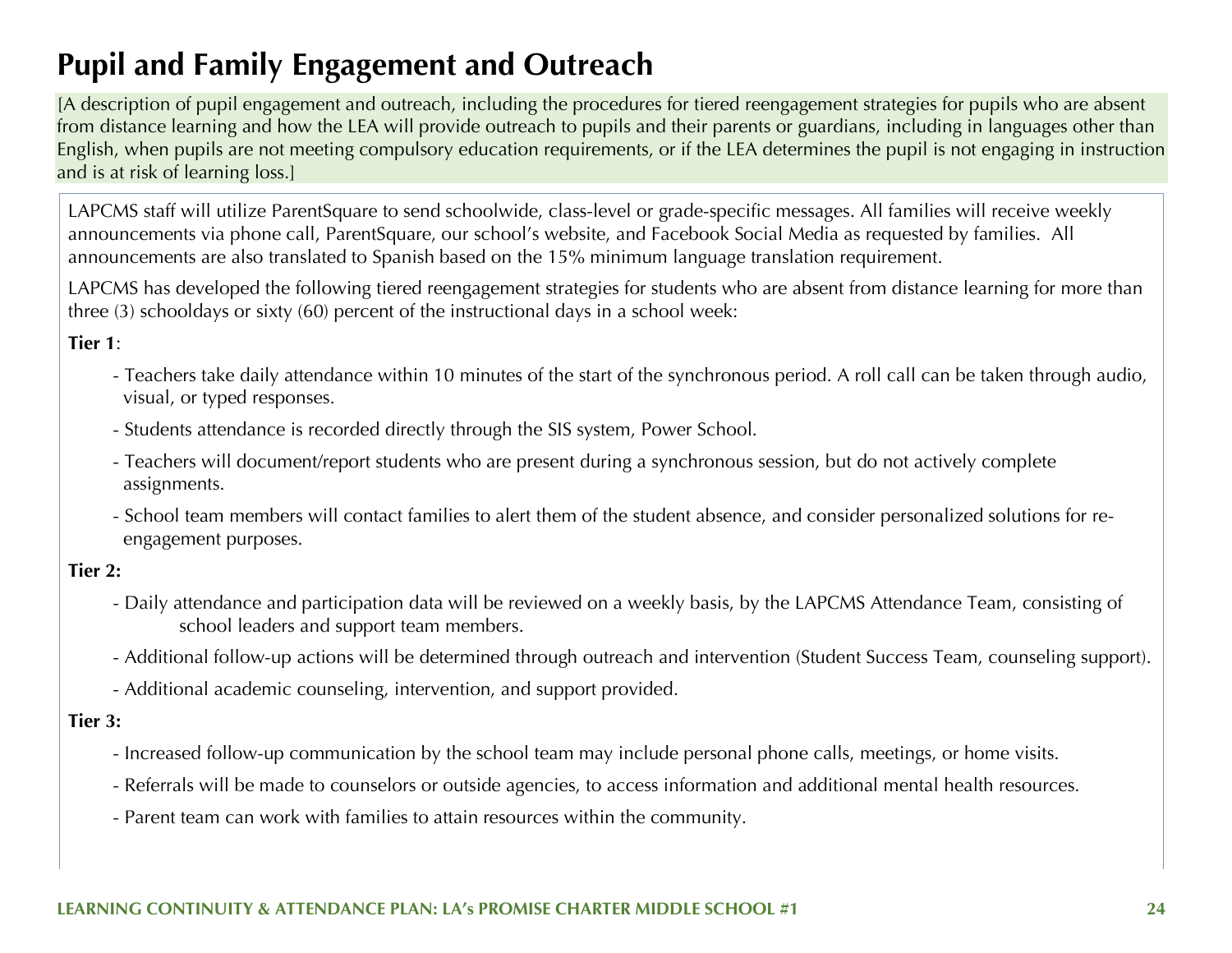All teachers will document daily attendance using PowerSchool, Student Information System based on participation in synchronous, asynchronous instruction. To measure engagement, asynchronous and synchronous lessons and activities are assigned a time value. In the SIS, teachers will assign a time value for each activity, indicate whether the activity is synchronous or asynchronous, and document each student's participation and engagement in each lesson and activity for each day of the week.

LAPCMS shall ensure that a Weekly Engagement Record is completed for each pupil documenting synchronous or asynchronous instruction for each whole or partial day of distance learning, verifying daily participation, and tracking assignments.

The SART program remains in effect to target students who are not present/engaged. Interventions are implemented including counseling, increased family outreach, referral to community agencies, and rewards for improvements in attendance and participation.

LAPCMS will utilize the RTI system to support disengaged learners. These tiers involve the development of a culture focused on the advancement of student learning through targeted, systematic interventions that are tailored to individual student need, and remediation and enrichment that are embedded within the school day.

## **School Nutrition**

[A description of how the LEA will provide nutritionally adequate meals for all pupils, including those students who are eligible for free or reduced-price meals, when pupils are participating in both in-person instruction and distance learning, as applicable.]

LAPCMS has disseminated school lunch applications to all families to evaluate students' eligibility for free or reduced-priced meals to ensure all qualifying students are served.

Our school has contracted services with a food service provider to provide nutritionally adequate meals for all pupils, including those students who are eligible for free or reduced-price meals.

During Distance Learning, our school will provide Grab and Go meals for curbside pickup in a non-congregate setting on a daily basis that includes breakfast and lunch between 9am and 1pm, Monday - Friday. Families have been informed about pick-up date, location and times through numerous venues, including ParentSquare, the school's website, Social Media, and ongoing communication with families

When in-person instruction resumes, breakfast and lunch meals will be provided to all students in their classroom.

LAPCMS hosts a food pantry that is open to the community on Fridays from 3-5pm.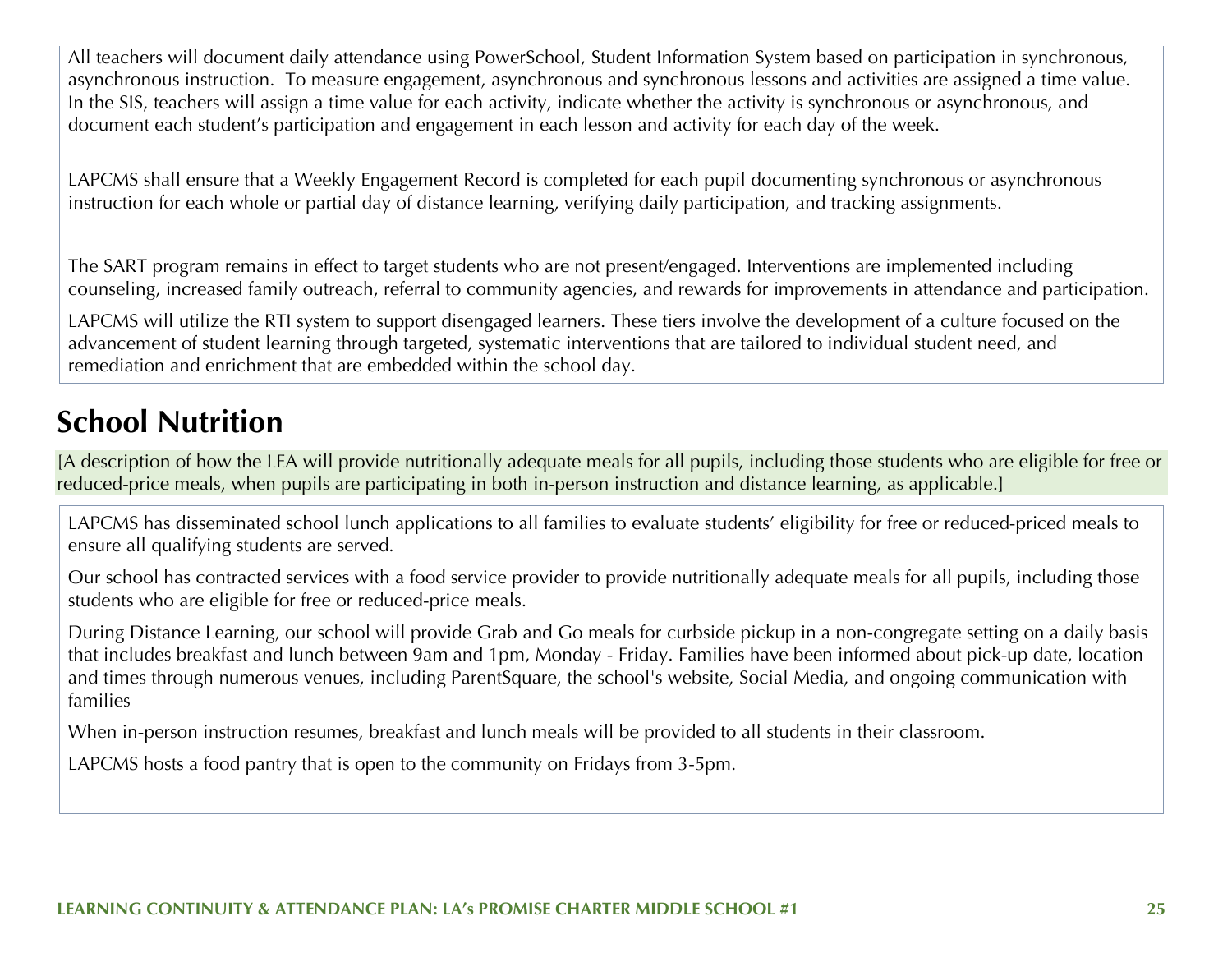## **Additional Actions to Implement the Learning Continuity Plan**

| <b>Section</b>                                       | <b>Description</b>                                                                                                                                                                   | <b>Total Funds</b> | <b>Contributing</b> |
|------------------------------------------------------|--------------------------------------------------------------------------------------------------------------------------------------------------------------------------------------|--------------------|---------------------|
| Mental Health and Social and<br>Emotional Well-being | Social worker interns (2); and Social Worker (Supervisor)                                                                                                                            | \$11,000           |                     |
| Pupil & Family Engagement and<br>Outreach            | Support staff: office coordinators, campus aides, who will<br>contact families/students when absent, trouble-shoot issues,<br>provide virtual tech support, and translation services | \$101,093          |                     |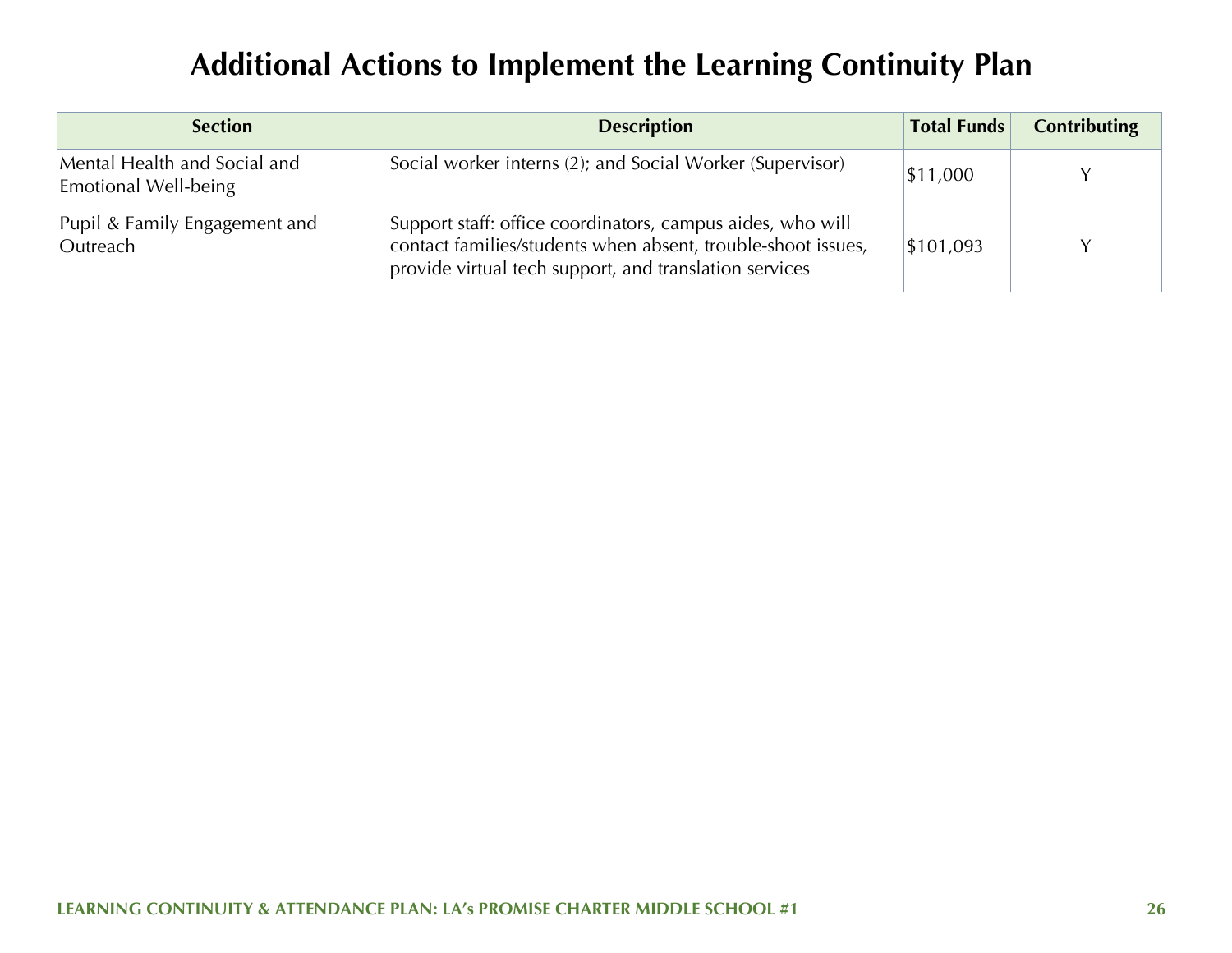## **Increased or Improved Services for Foster Youth, English Learners, and Low-Income Students**

| Percentage to Increase or Improve | Increased Apportionment Based on the Enrollment of Foster Youth, English Learners, and |
|-----------------------------------|----------------------------------------------------------------------------------------|
| <b>Services</b>                   | Low-Income students                                                                    |
| 33.24%                            | \$540,559                                                                              |

### **Required Descriptions**

[For the actions being provided to an entire school, or across the entire school district or county office of education (COE), an explanation of (1) how the needs of foster youth, English learners, and low-income students were considered first, and (2) how these actions are effective in meeting the needs of these students.]

LA's Promise Charter Middle School is a WASC-Accredited public charter school that serves a highly vulnerable community. LAPCMS has a student enrollment of unduplicated pupils in excess of 94% of the total enrollment and therefore services will be offered schoolwide. Unduplicated pupils are defined as a student in one of the following groups: eligible for free/reduced price meals, foster youth, and English Learner.

Our distance learning program and hybrid model (in-person/distance learning) for the 2020-21 school year was designed based on feedback from our stakeholders (parents, students, staff, teachers) and an analysis of multiple types of data including coursework, student participation rates, academic grades, analysis of student work, survey results, CA School Dashboard, CSI Plan, assessment results including NWEA (reading/math) and Achieve 3000 that was administered in the 2019- 20 school year with a focus on our Unduplicated Pupils which comprise over 94% of student enrollment.

We identified the need for significant academic support for all students; and additional targeted support for Unduplicated Pupils; and the need strengthen the method and modality of the delivery of those supports and daily instruction. Most of our supplemental services to improve the delivery of instruction; and provide academic support are funded with CSI and/or Title Funds.

However, an area of concern during our transition to distance learning was students who were not participating in daily instruction due to trauma, food insecurity, social isolation, and additional responsibilities that were placed on students at home.

As a result it was critical to implement a systematic cycle of assessments including the implementation of a universal screener to measure learning less in ELA and Math for all students using NWEA MAP assessments (administered 3 times/ year; and Achieve 3000 will be used to measure student reading comprehension (lexile) levels and it will provide targeted and differentiated lessons and reading material to support our struggling readers. Additional web-based apps will be used to supplement student learning through asynchronous instruction.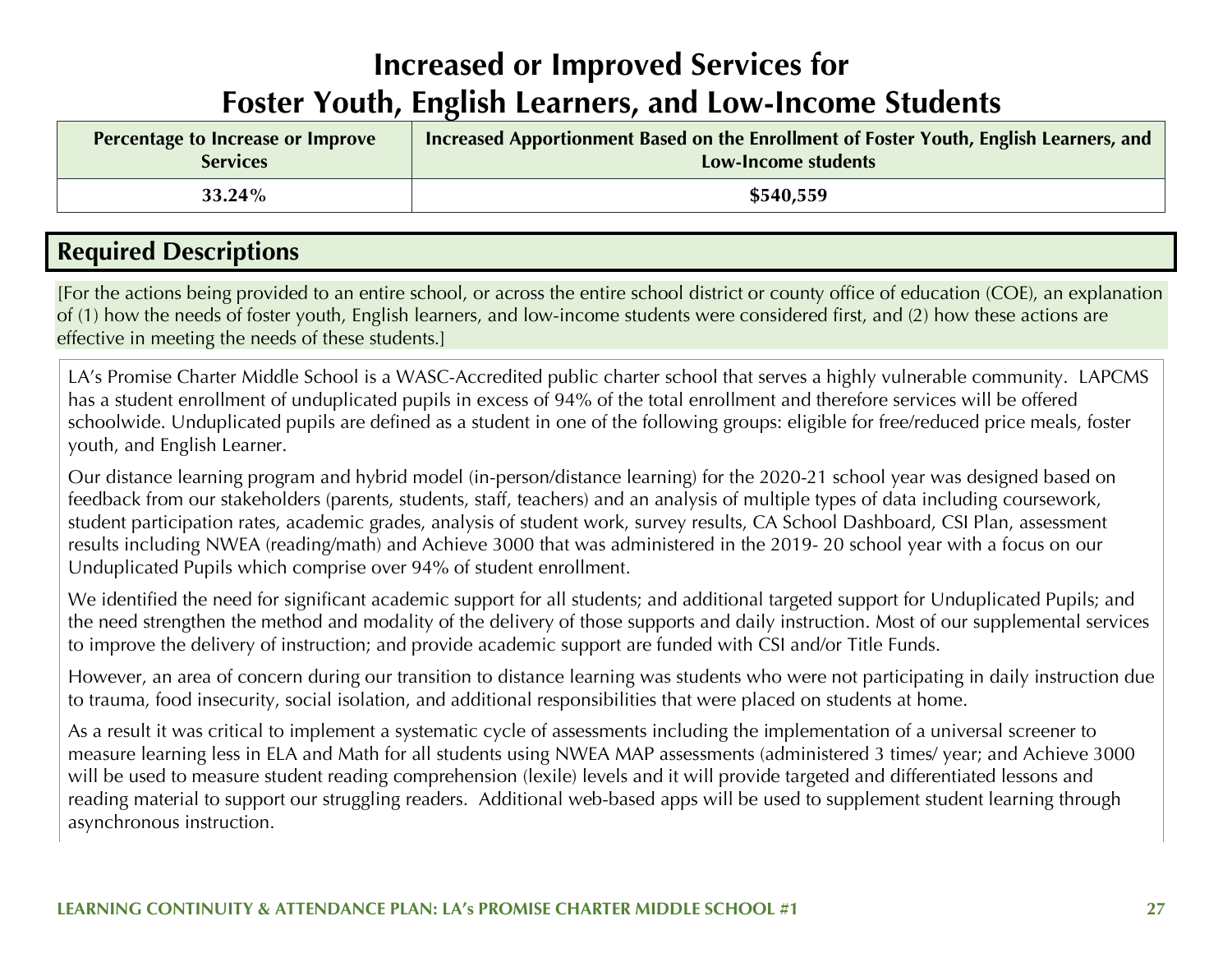To address the social-emotional and mental health needs of our students our school has partnered with USC's Graduate School of Social Work that provides social work interns and a supervisor to provide resources for our students and families

In order to narrow and close the achievement gap amongst Unduplicated Pupils, it was critical for our school to provide additional instructional minutes, not less as outlined in SB98. The daily instructional minute requirements of SB98 are significantly less than a traditional school year requirement.

For the 2020-21 school year, we have developed a *cycle of online assessments* to determine student academic levels which will serve as a baseline; identification for intervention, differentiation and additional support in order to accelerate student learning. The diagnostic, interim, and internal benchmark assessments are focused on ELA, Math and ELD which will guide instructional and curricular planning.

- NWEA MAP Assessments: Reading, Language & Math 3 times/year
- Achieve 3000 Reading Lexile levels: 3 times/year
- Formative Assessments: exit slips will be administered daily for all subjects
- Summative Assessments

[A description of how services for foster youth, English learners, and low-income students are being increased or improved by the percentage required.]

Our student population are more likely to have interruptions in their education, impacted by trauma, face food insecurity, struggle academically and require additional academic support to access grade level instruction, and mental health and social-emotional support to address their SEL needs from traumatic experiences. The actions and services provided for our Unduplicated Pupils have been strategically designed and targeted to meet the student's unique needs through our school's Multi-tiered System of Supports (MTSS).

All services provided are principally directed toward and effective in meeting our school's goals for unduplicated pupils especially with the state priorities and the CA School Dashboard. Our educational program and services are research and evidence-based to support and accelerate student learning for all of our students and targeted to meet the needs of our Unduplicated Pupils through our Multitiered System of Supports (MTSS) structure.

Based on our needs assessment and CA dashboard results, there is a need to strengthen, improve and address student performance in ELA and Math; including additional support for English Learners. The actions in our Learning Continuity and Attendance Plan are being provided on an LEA-wide basis in order to improve the academic achievement of all students. Targeted support academic and social-emotional services focus on strategies to meet the needs of our Unduplicated Pupils, to accelerate learning. In addition, our staff